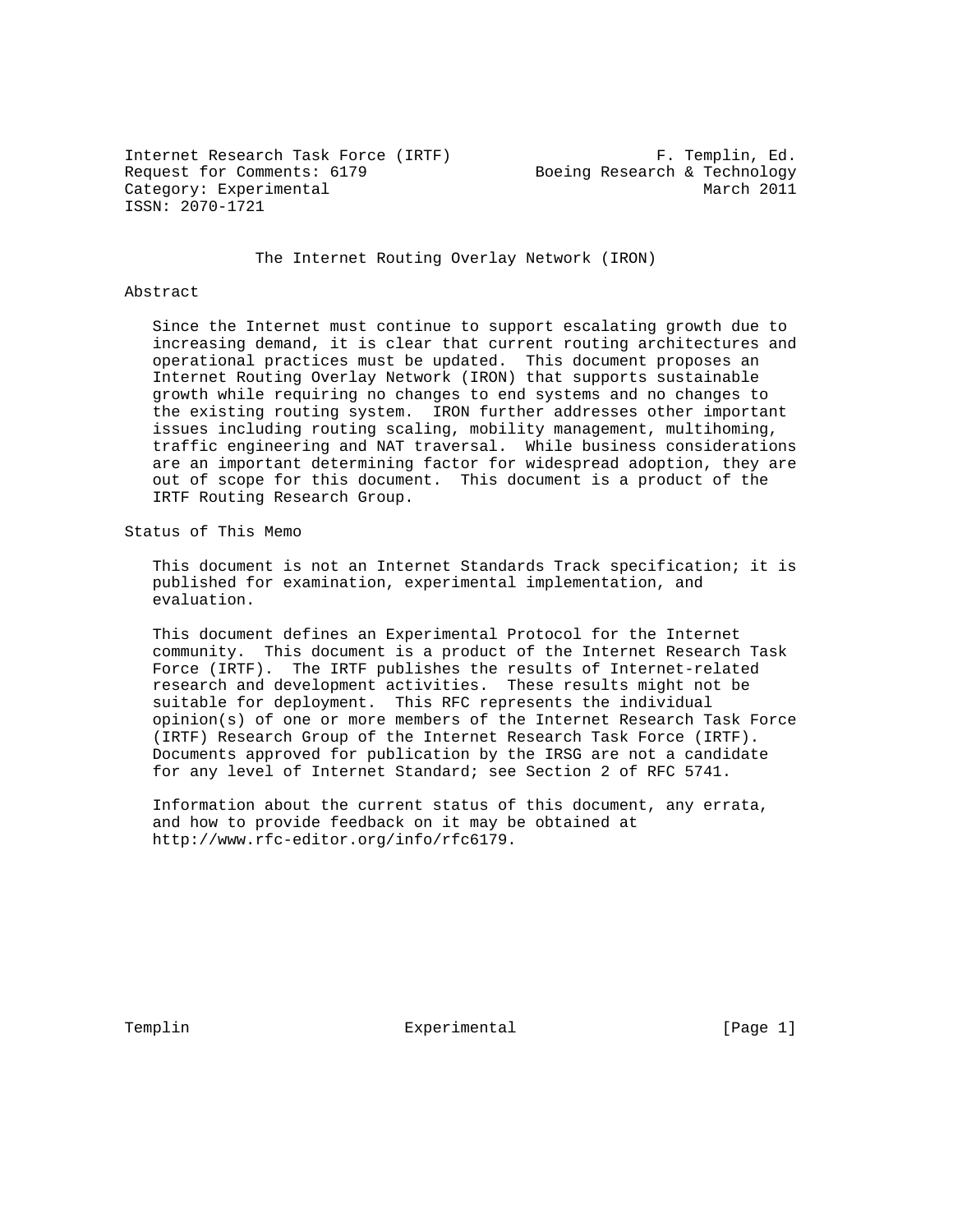## Copyright Notice

 Copyright (c) 2011 IETF Trust and the persons identified as the document authors. All rights reserved.

 This document is subject to BCP 78 and the IETF Trust's Legal Provisions Relating to IETF Documents (http://trustee.ietf.org/license-info) in effect on the date of publication of this document. Please review these documents carefully, as they describe your rights and restrictions with respect to this document.

Templin  $\Box$  Experimental [Page 2]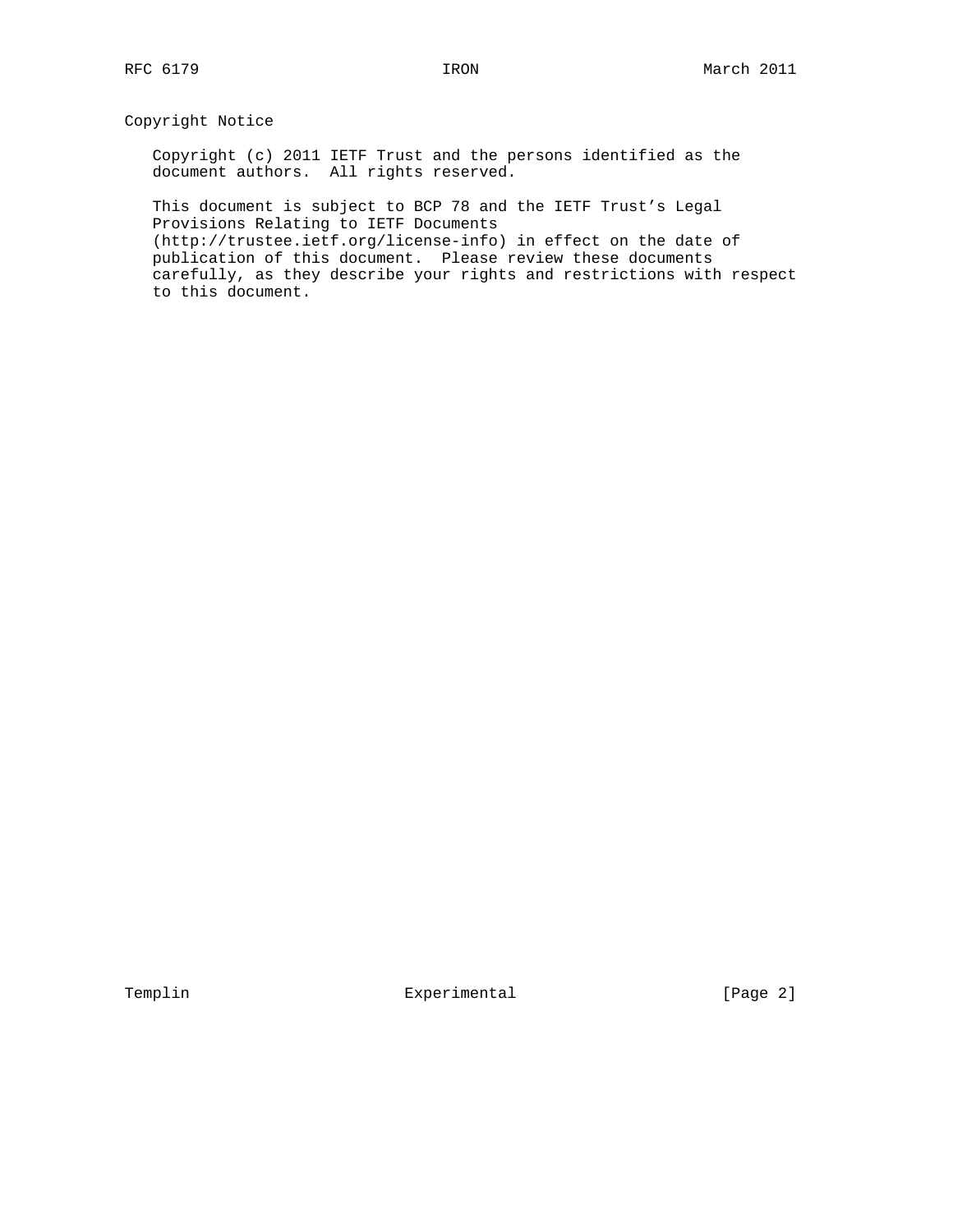| Table of Contents |  |
|-------------------|--|
|-------------------|--|

| $\mathfrak{1}$ . |                                                        |
|------------------|--------------------------------------------------------|
|                  |                                                        |
|                  | 3. The Internet Routing Overlay Network 7              |
|                  |                                                        |
|                  |                                                        |
|                  |                                                        |
|                  |                                                        |
| 4.               | IRON Organizational Principles 11                      |
| 5.               |                                                        |
|                  | 5.1. IRON Relay Router Initialization 13               |
|                  | 5.2. IRON Serving Router Initialization 14             |
|                  | IRON Client Initialization 15<br>5.3.                  |
|                  |                                                        |
|                  |                                                        |
|                  | 6.2. IRON Serving Router Operation 17                  |
|                  | 6.3. IRON Relay Router Operation 18                    |
|                  |                                                        |
|                  | 6.4. IRON Reference Operating Scenarios 18             |
|                  | 6.4.1. Both Hosts within IRON EUNs 19                  |
|                  | 6.4.2. Mixed IRON and Non-IRON Hosts 21                |
|                  | 6.5. Mobility, Multihoming, and Traffic Engineering    |
|                  |                                                        |
|                  | 6.5.1. Mobility Management 24                          |
|                  |                                                        |
|                  | 6.5.3. Inbound Traffic Engineering 25                  |
|                  | 6.5.4. Outbound Traffic Engineering 25                 |
|                  |                                                        |
|                  | 6.7. NAT Traversal Considerations 26                   |
|                  |                                                        |
|                  |                                                        |
|                  |                                                        |
|                  | 6.9.1. Host A Sends Packets to Host Z 28               |
|                  | 6.9.2. Host Z Sends Packets to Host A 28               |
|                  |                                                        |
|                  |                                                        |
|                  |                                                        |
|                  |                                                        |
|                  |                                                        |
|                  |                                                        |
|                  |                                                        |
|                  |                                                        |
|                  | Appendix A. IRON VPs over Internetworks with Different |
|                  |                                                        |
|                  |                                                        |
|                  | Appendix B. Scaling Considerations 36                  |

Templin Experimental Experimental [Page 3]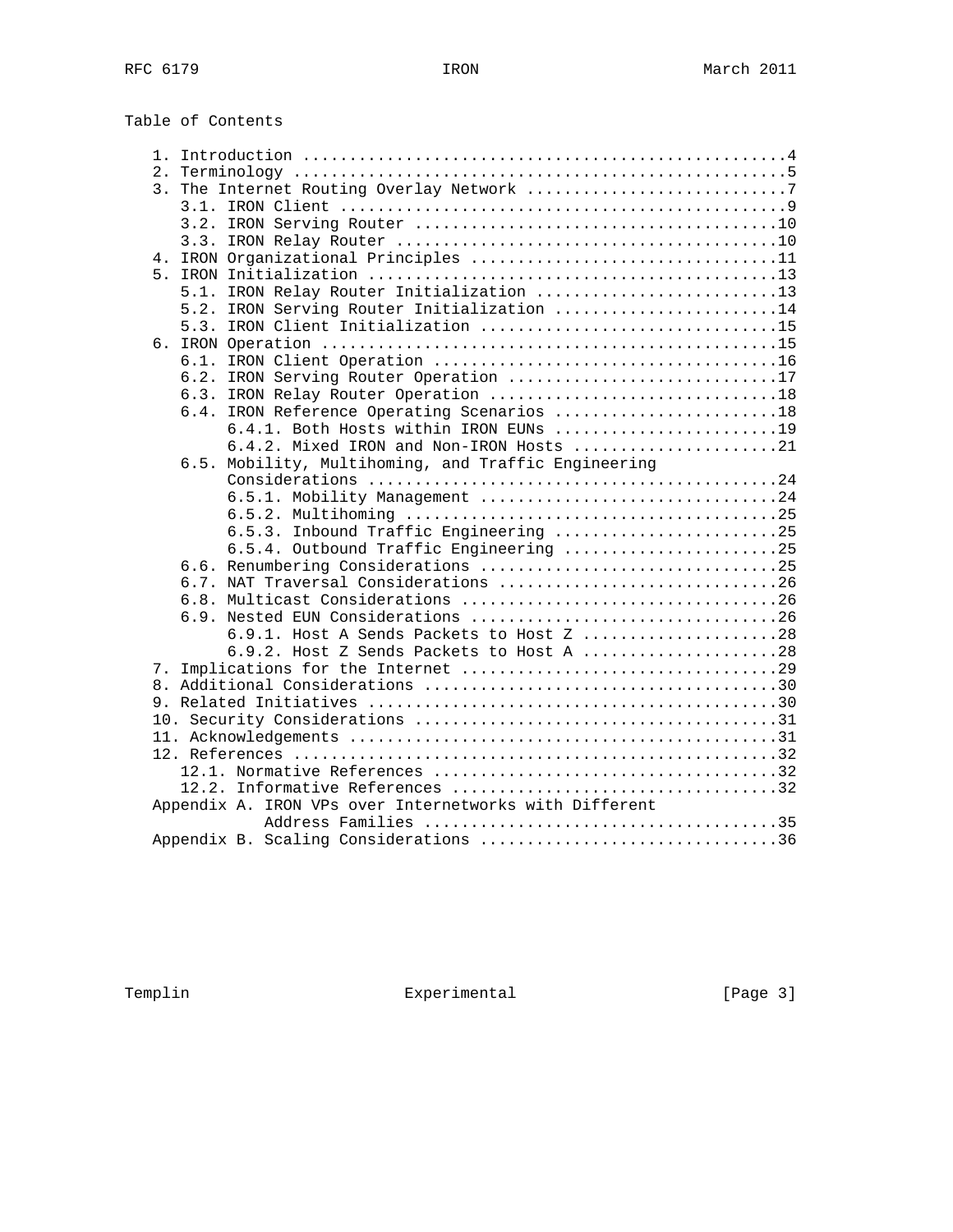#### 1. Introduction

 Growth in the number of entries instantiated in the Internet routing system has led to concerns regarding unsustainable routing scaling [RADIR]. Operational practices such as the increased use of multihoming with Provider-Independent (PI) addressing are resulting in more and more fine-grained prefixes being injected into the routing system from more and more end user networks. Furthermore, depletion of the public IPv4 address space has raised concerns for both increased address space fragmentation (leading to yet further routing table entries) and an impending address space run-out scenario. At the same time, the IPv6 routing system is beginning to see growth [BGPMON] which must be managed in order to avoid the same routing scaling issues the IPv4 Internet now faces. Since the Internet must continue to scale to accommodate increasing demand, it is clear that new routing methodologies and operational practices are needed.

 Several related works have investigated routing scaling issues. Virtual Aggregation (VA) [GROW-VA] and Aggregation in Increasing Scopes (AIS) [EVOLUTION] are global routing proposals that introduce routing overlays with Virtual Prefixes (VPs) to reduce the number of entries required in each router's Forwarding Information Base (FIB) and Routing Information Base (RIB). Routing and Addressing in Networks with Global Enterprise Recursion (RANGER) [RFC5720] examines recursive arrangements of enterprise networks that can apply to a very broad set of use-case scenarios [RFC6139]. IRON specifically adopts the RANGER Non-Broadcast, Multiple Access (NBMA) tunnel virtual-interface model, and uses Virtual Enterprise Traversal (VET) [INTAREA-VET] and the Subnetwork Adaptation and Encapsulation Layer (SEAL) [INTAREA-SEAL] as its functional building blocks.

 This document proposes an Internet Routing Overlay Network (IRON) with goals of supporting sustainable growth while requiring no changes to the existing routing system. IRON borrows concepts from VA and AIS, and further borrows concepts from the Internet Vastly Improved Plumbing (Ivip) [IVIP-ARCH] architecture proposal along with its associated Translating Tunnel Router (TTR) mobility extensions [TTRMOB]. Indeed, the TTR model to a great degree inspired the IRON mobility architecture design discussed in this document. The Network Address Translator (NAT) traversal techniques adapted for IRON were inspired by the Simple Address Mapping for Premises Legacy Equipment (SAMPLE) proposal [SAMPLE].

Templin **Experimental** Experimental [Page 4]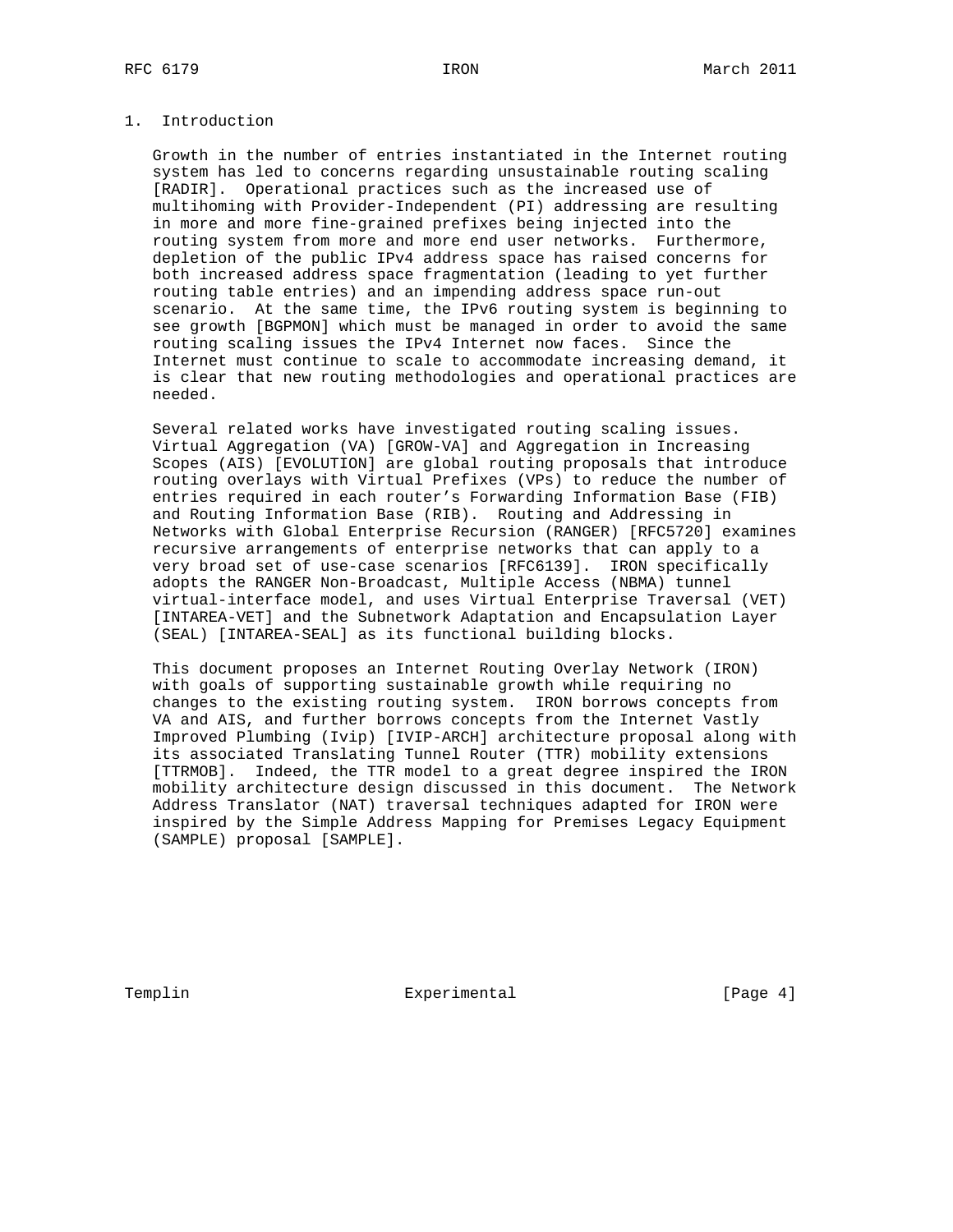IRON supports scalable addressing without changing the current BGP [RFC4271] routing system. IRON observes the Internet Protocol standards [RFC0791][RFC2460]. Other network-layer protocols that can be encapsulated within IP packets (e.g., OSI/CLNP (Connectionless Network Protocol) [RFC1070], etc.) are also within scope.

 The IRON is a global routing system comprising virtual overlay networks managed by Virtual Prefix Companies (VPCs) that own and manage Virtual Prefixes (VPs) from which End User Network (EUN) prefixes (EPs) are delegated to customer sites. The IRON is motivated by a growing customer demand for multihoming, mobility management, and traffic engineering while using stable addressing to minimize dependence on network renumbering [RFC4192][RFC5887]. The IRON uses the existing IPv4 and IPv6 global Internet routing systems as virtual NBMA links for tunneling inner network protocol packets within outer IPv4 or IPv6 headers (see Section 3). The IRON requires deployment of a small number of new BGP core routers and supporting servers, as well as IRON-aware routers/servers in customer EUNs. No modifications to hosts, and no modifications to most routers, are required.

 Note: This document is offered in compliance with Internet Research Task Force (IRTF) document stream procedures [RFC5743]; it is not an IETF product and is not a standard. The views in this document were considered controversial by the IRTF Routing Research Group (RRG), but the RG reached a consensus that the document should still be published. The document will undergo a period of review within the RRG and through selected expert reviewers prior to publication. The following sections discuss details of the IRON architecture.

2. Terminology

This document makes use of the following terms:

 End User Network (EUN): an edge network that connects an organization's devices (e.g., computers, routers, printers, etc.) to the Internet.

 End User Network Prefix (EP): a more specific inner network-layer prefix derived from a Virtual Prefix (VP) (e.g., an IPv4 /28, an IPv6 /56, etc.) and delegated to an EUN by a Virtual Prefix Company (VPC).

 End User Network Prefix Address (EPA): a network-layer address belonging to an EP and assigned to the interface of an end system in an EUN.

Templin Experimental Experimental [Page 5]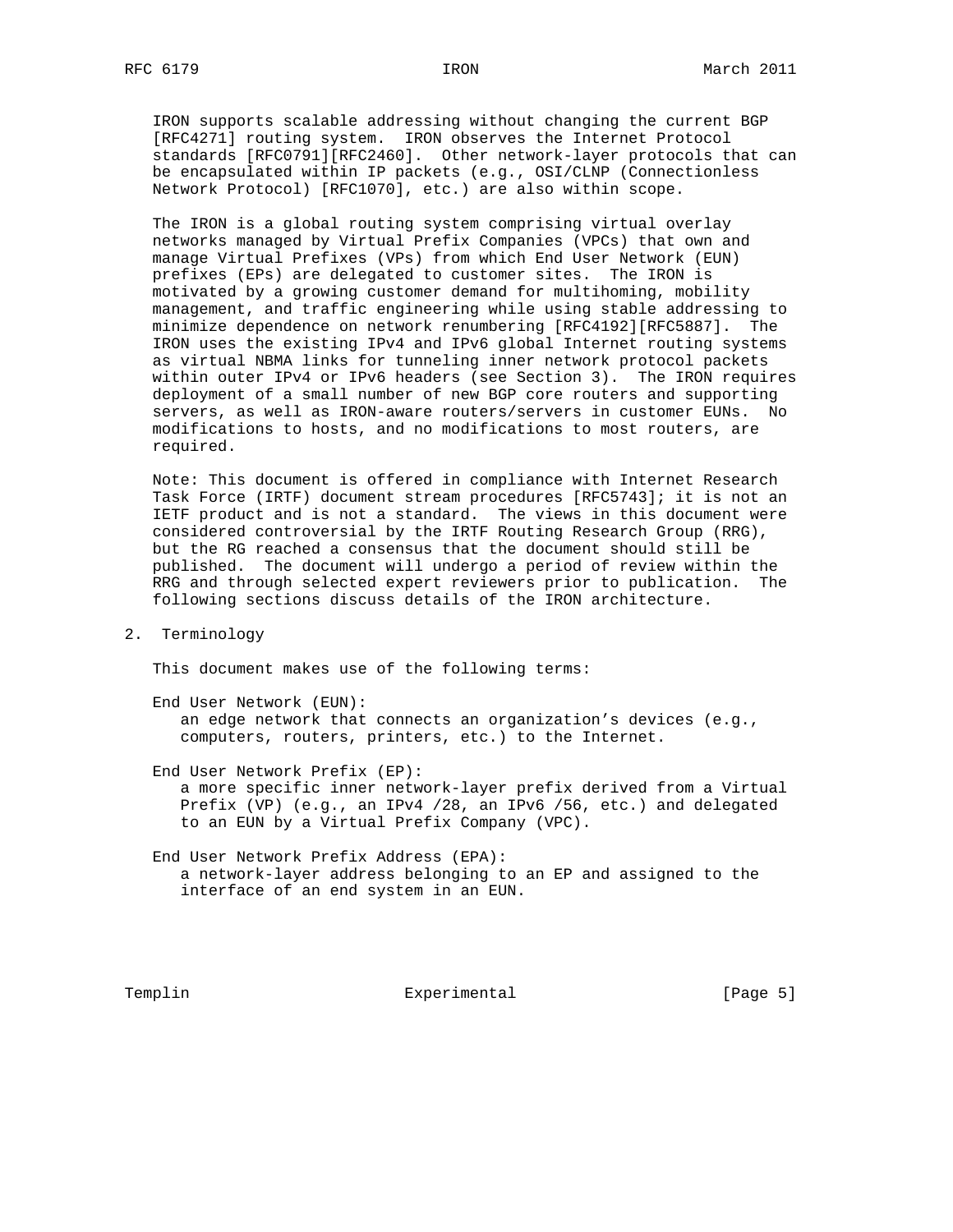Forwarding Information Base (FIB): a data structure containing network prefixes to next-hop mappings; usually maintained in a router's fast-path processing lookup tables. Internet Routing Overlay Network (IRON): a composite virtual overlay network that comprises the union of all VPC overlay networks configured over a common Internetwork. The IRON supports routing through encapsulation of inner packets with EPA addresses within outer headers that use locator addresses. IRON Client Router/Host ("Client"): a customer's router or host that logically connects the customer's EUNs and their associated EPs to the IRON via an NBMA tunnel virtual interface. IRON Serving Router ("Server"): a VPC's overlay network router that provides forwarding and mapping services for the EPs owned by customer Clients. IRON Relay Router ("Relay"): a VPC's overlay network router that acts as a relay between the IRON and the native Internet. IRON Agent (IA): generically refers to any of an IRON Client/Server/Relay. Internet Service Provider (ISP): a service provider that connects customer EUNs to the underlying Internetwork. In other words, an ISP is responsible for providing basic Internet connectivity for customer EUNs. Locator an IP address assigned to the interface of a router or end system within a public or private network. Locators taken from public IP prefixes are routable on a global basis, while locators taken from private IP prefixes are made public via Network Address Translation (NAT). Routing and Addressing in Networks with Global Enterprise Recursion (RANGER): an architectural examination of virtual overlay networks applied to enterprise network scenarios, with implications for a wider

variety of use cases.

Templin **Experimental** Experimental [Page 6]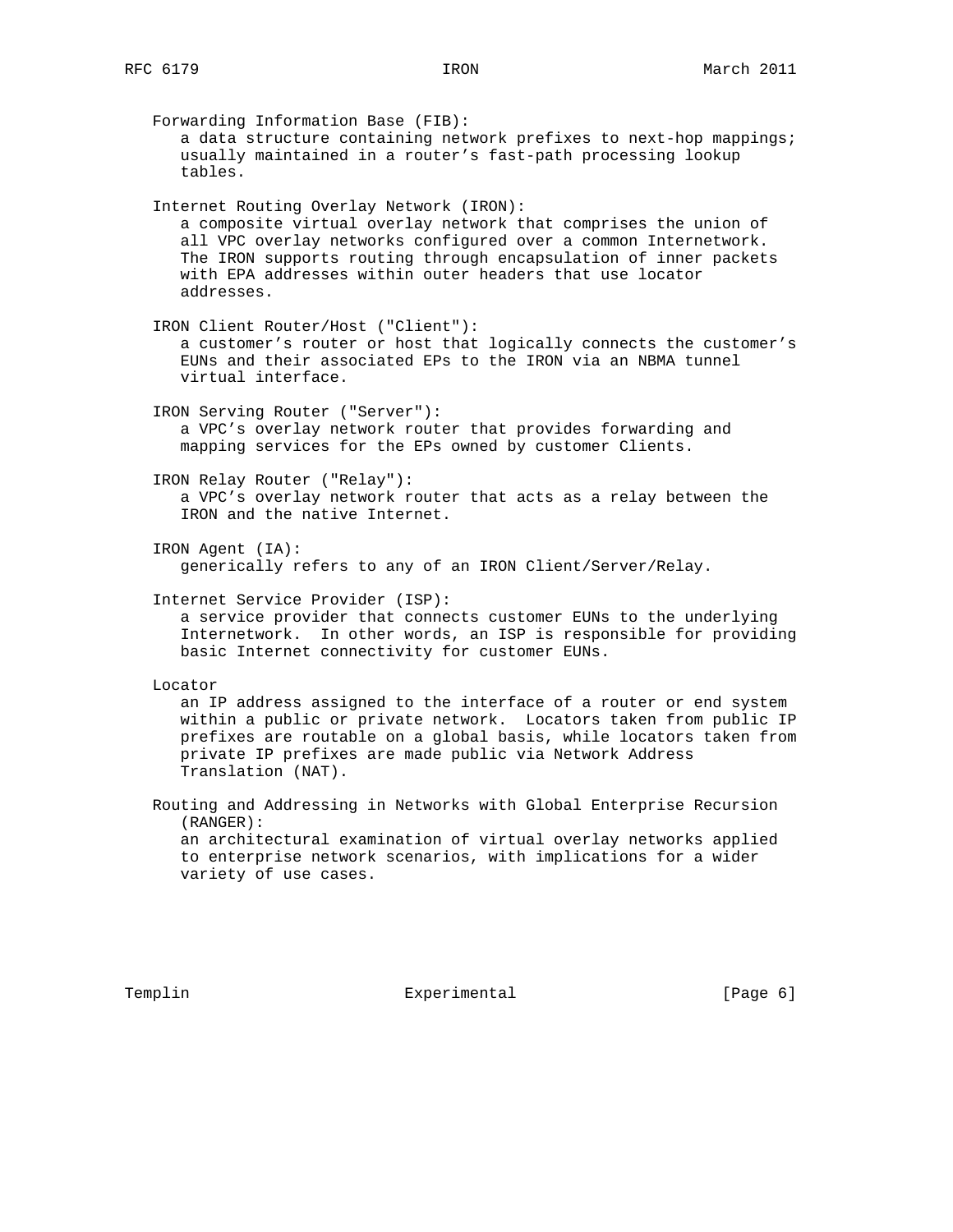Subnetwork Encapsulation and Adaptation Layer (SEAL): an encapsulation sublayer that provides extended packet identification and a Control Message Protocol to ensure deterministic network-layer feedback.

 Virtual Enterprise Traversal (VET): a method for discovering border routers and forming dynamic tunnel-neighbor relationships over enterprise networks (or sites) with varying properties.

Virtual Prefix (VP):

 a prefix block (e.g., an IPv4 /16, an IPv6 /20, an OSI Network Service Access Protocol (NSAP) prefix, etc.) that is owned and managed by a Virtual Prefix Company (VPC).

 Virtual Prefix Company (VPC): a company that owns and manages a set of VPs from which it delegates EPs to EUNs.

VPC Overlay Network

 a specialized set of routers deployed by a VPC to service customer EUNs through a virtual overlay network configured over an underlying Internetwork (e.g., the global Internet).

3. The Internet Routing Overlay Network

 The Internet Routing Overlay Network (IRON) is a system of virtual overlay networks configured over a common Internetwork. While the principles presented in this document are discussed within the context of the public global Internet, they can also be applied to any autonomous Internetwork. The rest of this document therefore refers to the terms "Internet" and "Internetwork" interchangeably except in cases where specific distinctions must be made.

 The IRON consists of IRON Agents (IAs) that automatically tunnel the packets of end-to-end communication sessions within encapsulating headers used for Internet routing. IAs use the Virtual Enterprise Traversal (VET) [INTAREA-VET] virtual NBMA link model in conjunction with the Subnetwork Encapsulation and Adaptation Layer (SEAL) [INTAREA-SEAL] to encapsulate inner network-layer packets within outer headers, as shown in Figure 1.

Templin **Experimental** Experimental [Page 7]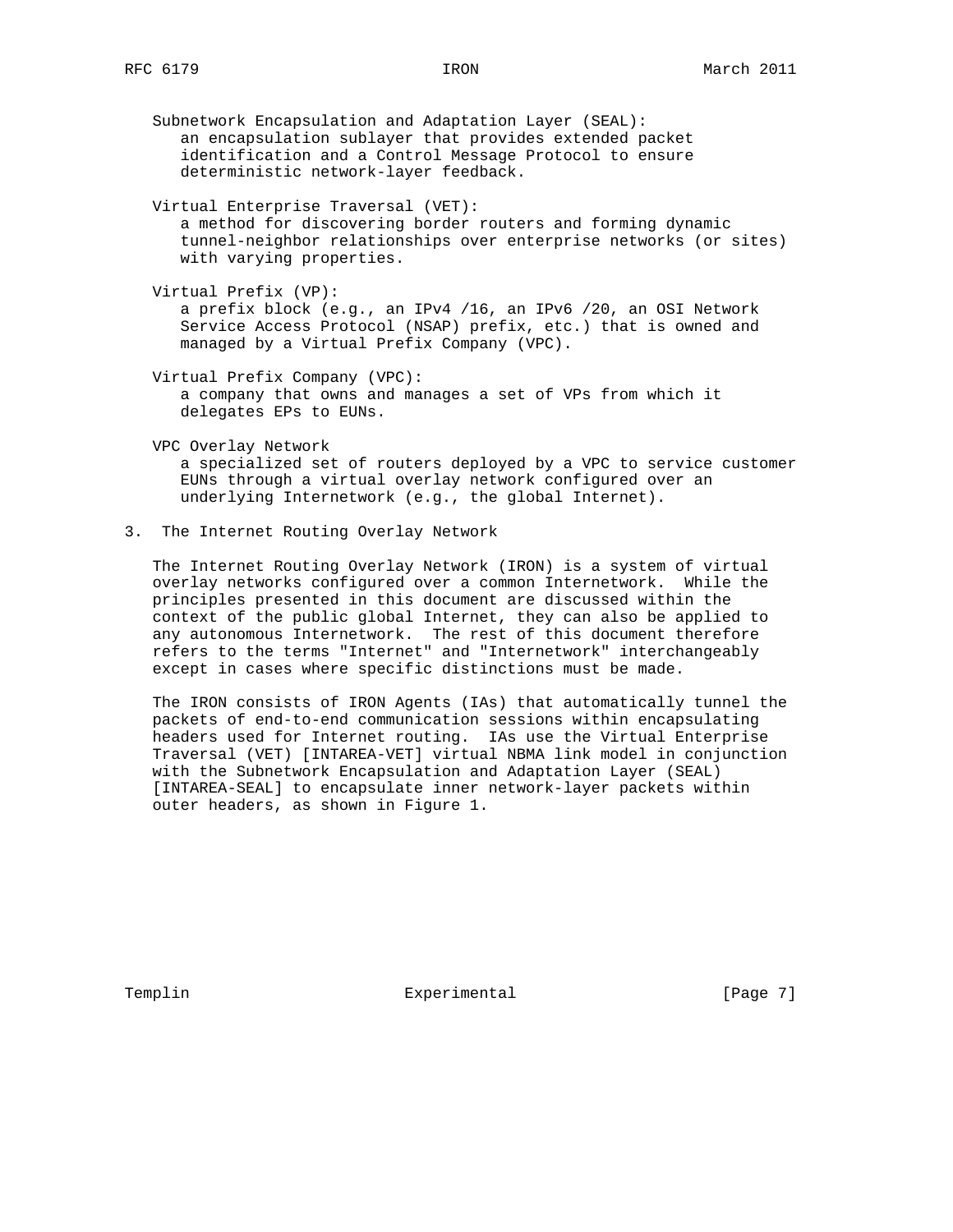|                          | Outer headers with<br>locator addresses<br>(IPv4 or IPv6)           |
|--------------------------|---------------------------------------------------------------------|
|                          | SEAL Header                                                         |
| $- >$<br>$---&$<br>$-->$ | Inner Packet Header<br>with EP addresses<br>(IPv4, IPv6, OSI, etc.) |
| $--$<br>$--&>$<br>$--&>$ | Inner Packet Body                                                   |
|                          |                                                                     |

Figure 1: Encapsulation of Inner Packets within Outer IP Headers

encapsulation encapsulation

 VET specifies the automatic tunneling mechanisms used for encapsulation, while SEAL specifies the format and usage of the SEAL header as well as a set of control messages. Most notably, IAs use the SEAL Control Message Protocol (SCMP) to deterministically exchange and authenticate control messages such as route redirections, indications of Path Maximum Transmission Unit (PMTU) limitations, destination unreachables, etc. IAs appear as neighbors on an NBMA virtual link, and form bidirectional and/or unidirectional tunnel-neighbor relationships.

 The IRON is the union of all virtual overlay networks that are configured over a common underlying Internet and are owned and managed by Virtual Prefix Companies (VPCs). Each such virtual overlay network comprises a set of IAs distributed throughout the Internet to serve highly aggregated Virtual Prefixes (VPs). VPCs delegate sub-prefixes from their VPs, which they lease to customers as End User Network Prefixes (EPs). In turn, the customers assign the EPs to their customer edge IAs, which connect their End User Networks (EUNs) to the IRON.

 VPCs may have no affiliation with the ISP networks from which customers obtain their basic Internet connectivity. Therefore, a customer could procure its summary network services either through a common broker or through separate entities. In that case, the VPC can open for business and begin serving its customers immediately

Templin **Experimental** Experimental [Page 8]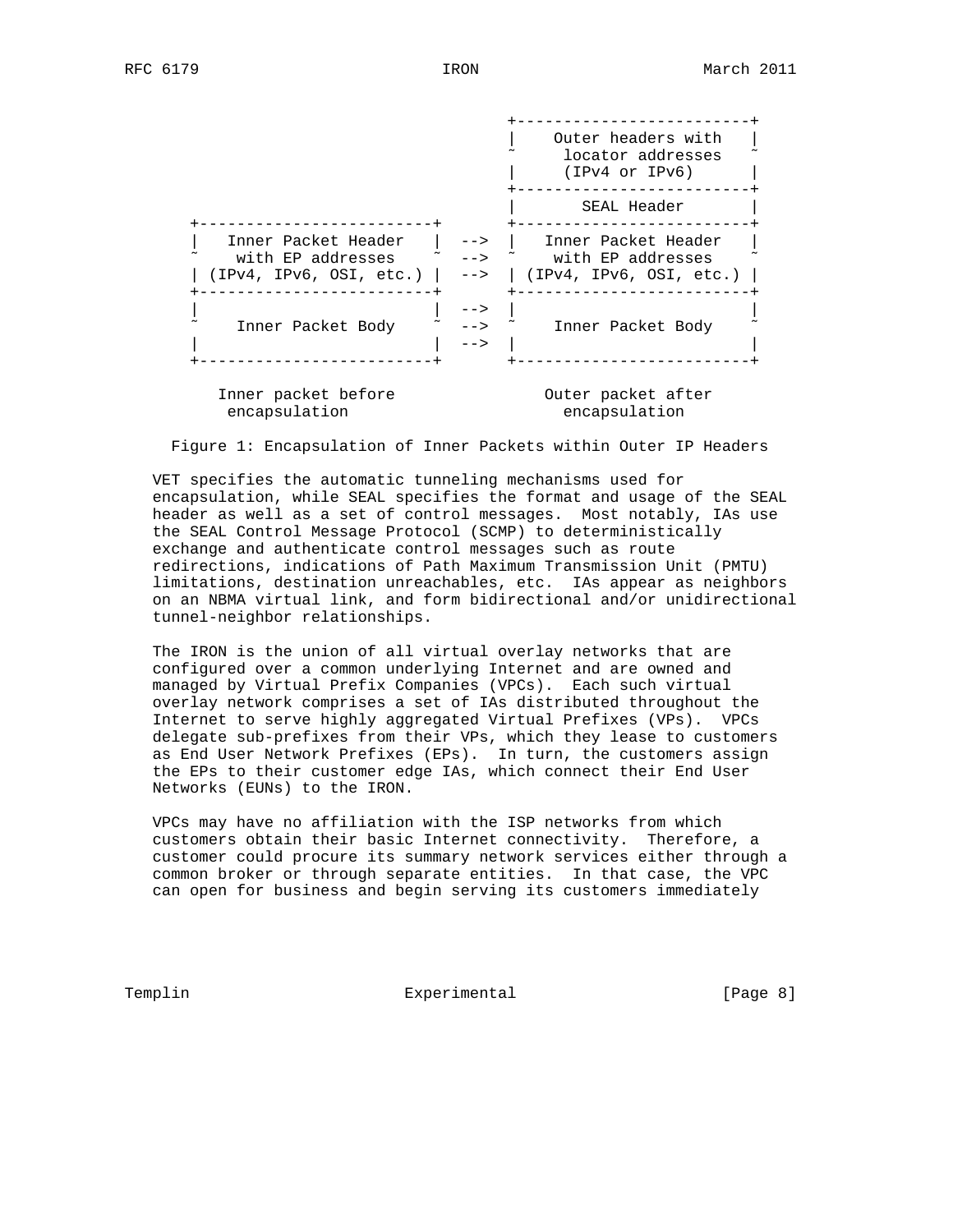without the need to coordinate its activities with ISPs or other VPCs. Further details on business considerations are out of scope for this document.

 The IRON requires no changes to end systems or to most routers in the Internet. Instead, the IRON comprises IAs that are deployed either as new platforms or as modifications to existing platforms. IAs may be deployed incrementally without disturbing the existing Internet routing system and act as waypoints (or "cairns") for navigating the IRON. The functional roles for IAs are described in the following sections.

## 3.1. IRON Client

 An IRON client (or, simply, "Client") is a customer's router or host that logically connects the customer's EUNs and their associated EPs to the IRON via tunnels, as shown in Figure 2. Client routers obtain EPs from VPCs and use them to number subnets and interfaces within their EUNs. A Client can be deployed on the same physical platform that also connects the customer's EUNs to its ISPs, but it may also be a separate router or even a standalone server system located within the EUN. (This model applies even if the EUN connects to the ISP via a Network Address Translator (NAT) -- see Section 6.7). Finally, a Client may also be a simple end system that connects a singleton EPA and exhibits the outward appearance of a host.



Figure 2: IRON Client Router Connecting EUN to the IRON

Templin **Experimental** Experimental [Page 9]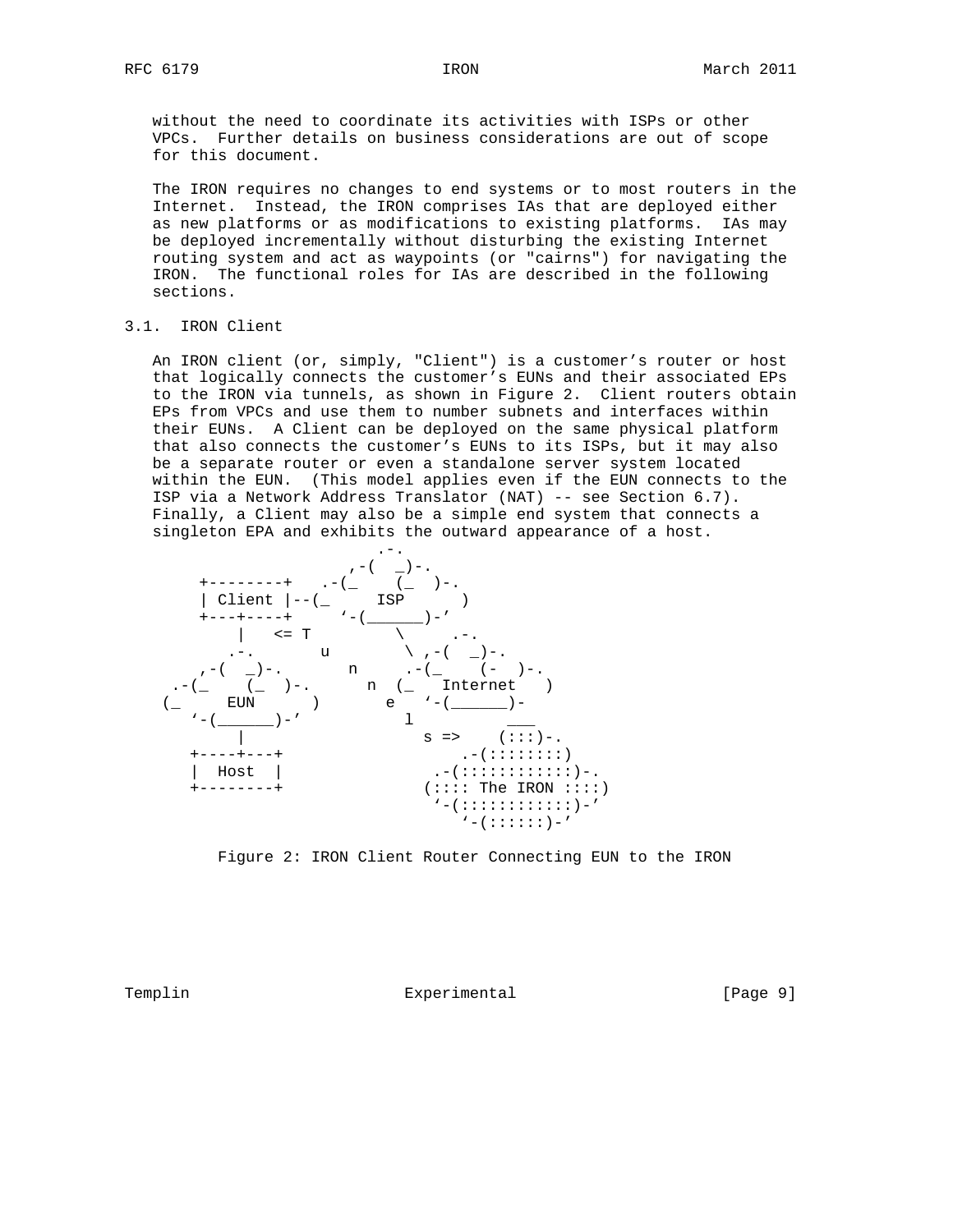#### 3.2. IRON Serving Router

 An IRON serving router (or, simply, "Server") is a VPC's overlay network router that provides forwarding and mapping services for the EPs owned by customer Client routers. In typical deployments, a VPC will deploy many Servers around the IRON in a globally distributed fashion (e.g., as depicted in Figure 3) so that Clients can discover those that are nearby.



Figure 3: IRON Serving Router Global Distribution Example

 Each Server acts as a tunnel-endpoint router that forms a bidirectional tunnel-neighbor relationship with each of its Client customers. Each Server also associates with a set of Relays that can forward packets from the IRON out to the native Internet and vice versa, as discussed in the next section.

#### 3.3. IRON Relay Router

 An IRON Relay Router (or, simply, "Relay") is a VPC's overlay network router that acts as a relay between the IRON and the native Internet. Therefore, it also serves as an Autonomous System Border Router (ASBR) that is owned and managed by the VPC.

 Each VPC configures one or more Relays that advertise the company's VPs into the IPv4 and IPv6 global Internet BGP routing systems. Each Relay associates with all of the VPC's overlay network Servers, e.g., via tunnels over the IRON, via a direct interconnect such as an Ethernet cable, etc. The Relay role (as well as its relationship with overlay network Servers) is depicted in Figure 4.

Templin **Experimental** Experimental [Page 10]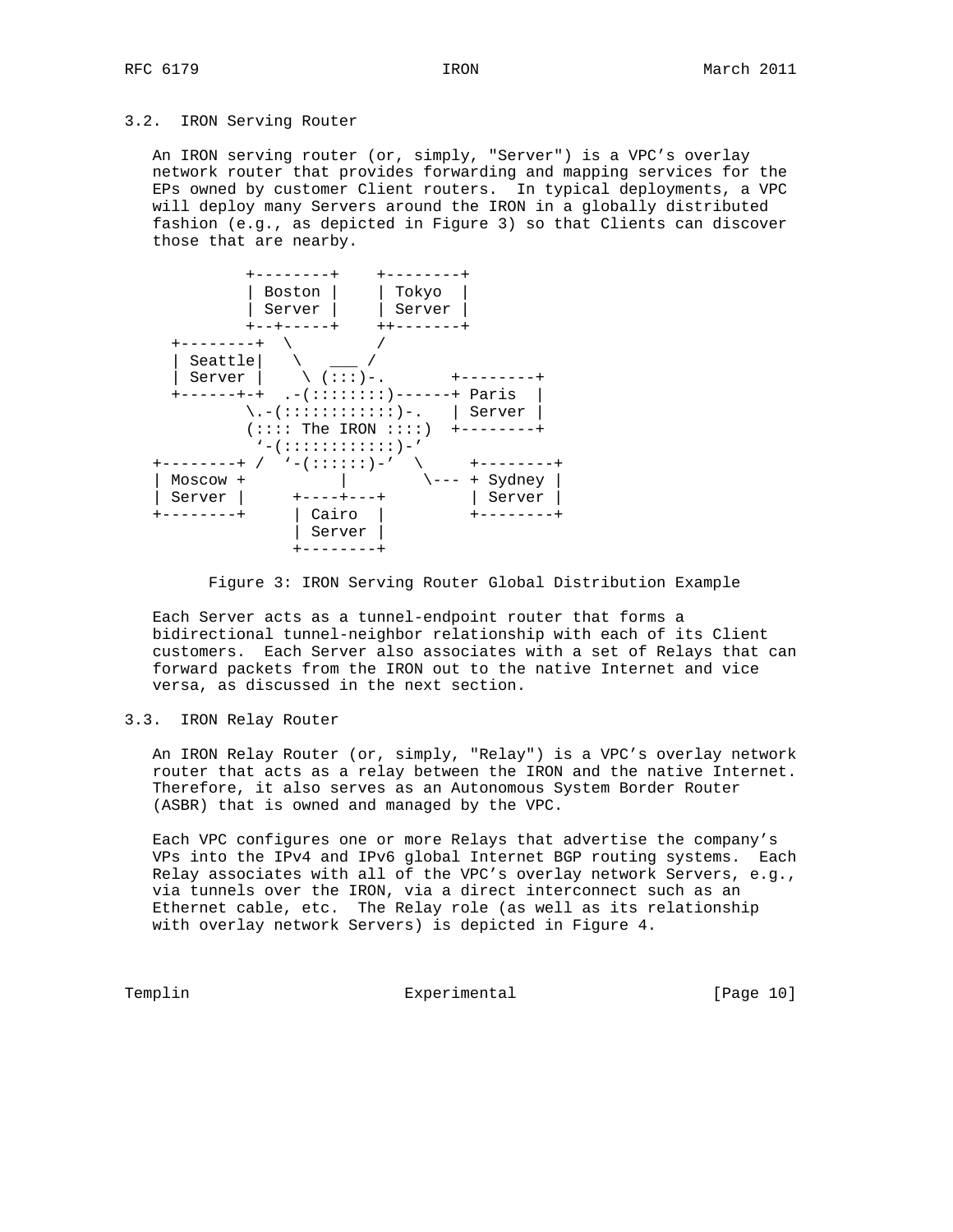

Figure 4: IRON Relay Router Connecting IRON to Native Internet

#### 4. IRON Organizational Principles

 The IRON consists of the union of all VPC overlay networks configured over a common Internetwork (e.g., the public Internet). Each such overlay network represents a distinct "patch" on the Internet "quilt", where the patches are stitched together by tunnels over the links, routers, bridges, etc. that connect the underlying Internetwork. When a new VPC overlay network is deployed, it becomes yet another patch on the quilt. The IRON is therefore a composite overlay network consisting of multiple individual patches, where each patch coordinates its activities independently of all others (with the exception that the Servers of each patch must be aware of all VPs in the IRON). In order to ensure mutual cooperation between all VPC overlay networks, sufficient address space portions of the inner network-layer protocol (e.g., IPv4, IPv6, etc.) should be set aside and designated as VP space.

 Each VPC overlay network in the IRON maintains a set of Relays and Servers that provide services to their Client customers. In order to ensure adequate customer service levels, the VPC should conduct a traffic scaling analysis and distribute sufficient Relays and Servers for the overlay network globally throughout the Internet. Figure 5 depicts the logical arrangement of Relays, Servers, and Clients in an IRON virtual overlay network.

Templin **Experimental** Experimental [Page 11]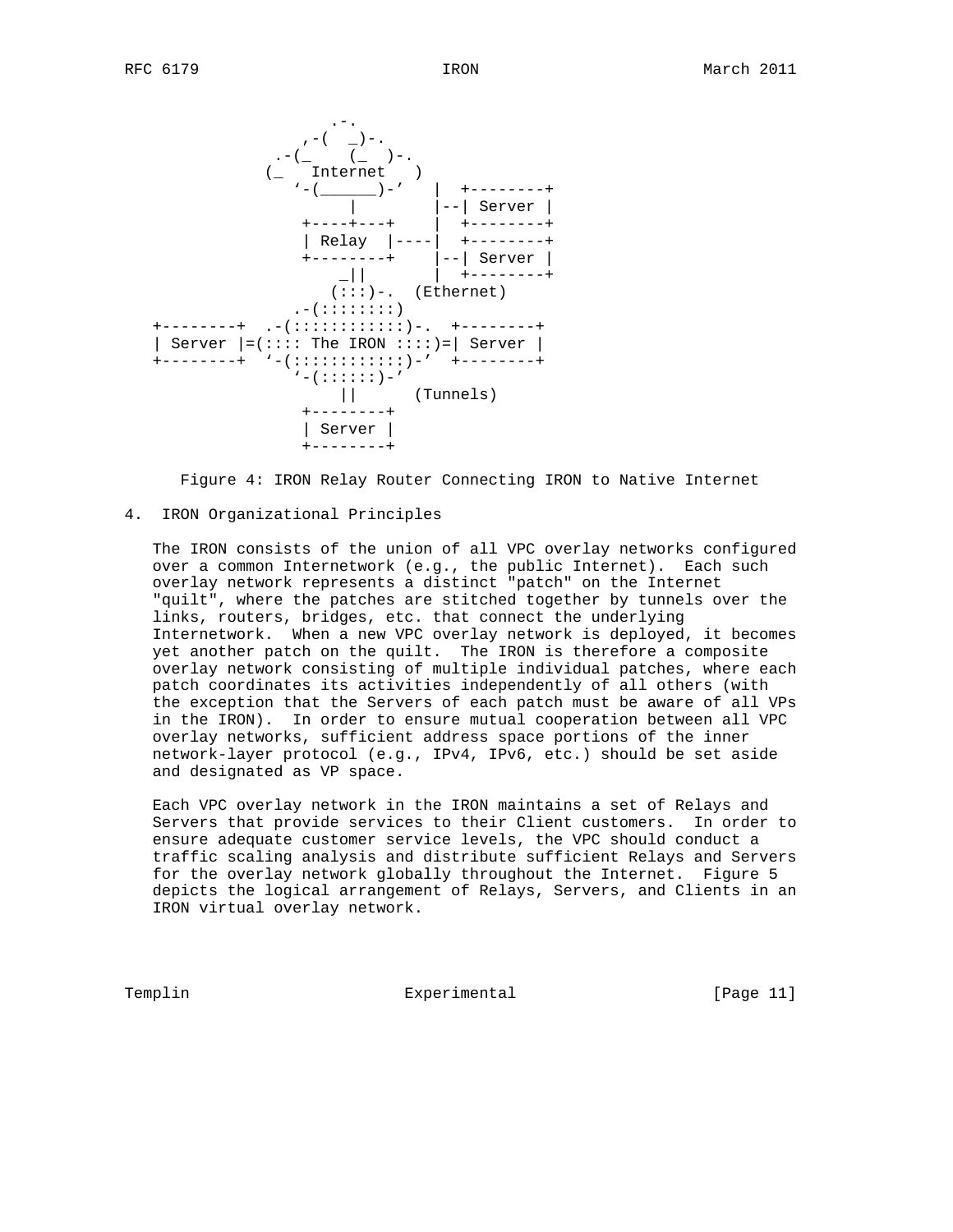

Figure 5: Virtual Overlay Network Organization

 Each Relay in the VPC overlay network connects the overlay directly to the underlying IPv4 and IPv6 Internets. It also advertises the VPC overlay network's IPv4 VPs into the IPv4 BGP routing system and advertises the overlay network's IPv6 VPs into the IPv6 BGP routing system. Relays will therefore receive packets with EPA destination addresses sent by end systems in the Internet and direct them toward EPA-addressed end systems connected to the VPC overlay network.

 Each VPC overlay network also manages a set of Servers that connect their Clients and associated EUNs to the IRON and to the IPv6 and IPv4 Internets via their associations with Relays. IRON Servers therefore need not be BGP routers themselves; they can be simple commodity hardware platforms. Moreover, the Server and Relay functions can be deployed together on the same physical platform as a unified gateway, or they may be deployed on separate platforms (e.g., for load balancing purposes).

 Each Server maintains a working set of Clients for which it caches EP-to-Client mappings in its Forwarding Information Base (FIB). Each Server also, in turn, propagates the list of EPs in its working set to each of the Relays in the VPC overlay network via a dynamic

Templin **Experimental** Experimental [Page 12]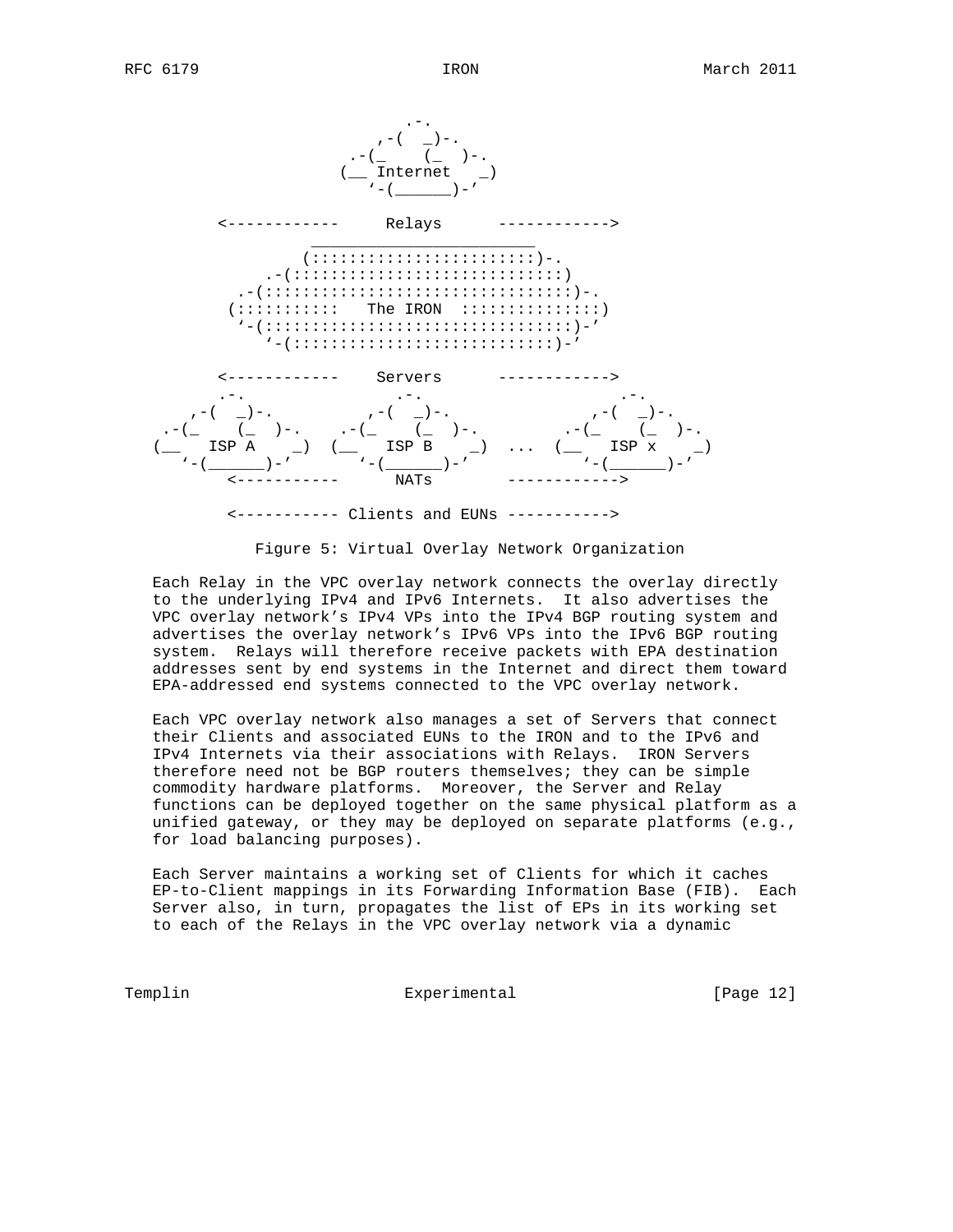routing protocol (e.g., an overlay network internal BGP instance that carries only the EP-to-Server mappings and does not interact with the external BGP routing system). Therefore, each Server only needs to track the EPs for its current working set of Clients, while each Relay will maintain a full EP-to-Server mapping table that represents reachability information for all EPs in the VPC overlay network.

 Customers establish Clients that obtain their basic Internet connectivity from ISPs and connect to Servers to attach their EUNs to the IRON. Each EUN can connect to the IRON via one or multiple Clients as long as the Clients coordinate with one another, e.g., to mitigate EUN partitions. Unlike Relays and Servers, Clients may use private addresses behind one or several layers of NATs. Each Client initially discovers a list of nearby Servers through an anycast discovery process (described below). It then selects one of these nearby Servers and forms a bidirectional tunnel-neighbor relationship with the server through an initial exchange followed by periodic keepalives.

 After the Client selects a Server, it forwards initial outbound packets from its EUNs by tunneling them to the Server, which, in turn, forwards them to the nearest Relay within the IRON that serves the final destination. The Client will subsequently receive redirect messages informing it of a more direct route through a Server that serves the final destination EUN.

 The IRON can also be used to support VPs of network-layer address families that cannot be routed natively in the underlying Internetwork (e.g., OSI/CLNP over the public Internet, IPv6 over IPv4-only Internetworks, IPv4 over IPv6-only Internetworks, etc.). Further details for the support of IRON VPs of one address family over Internetworks based on other address families are discussed in Appendix A.

5. IRON Initialization

 IRON initialization entails the startup actions of IAs within the VPC overlay network and customer EUNs. The following sub-sections discuss these startup procedures.

5.1. IRON Relay Router Initialization

 Before its first operational use, each Relay in a VPC overlay network is provisioned with the list of VPs that it will serve as well as the locators for all Servers that belong to the same overlay network. The Relay is also provisioned with external BGP interconnections - the same as for any BGP router.

Templin Experimental [Page 13]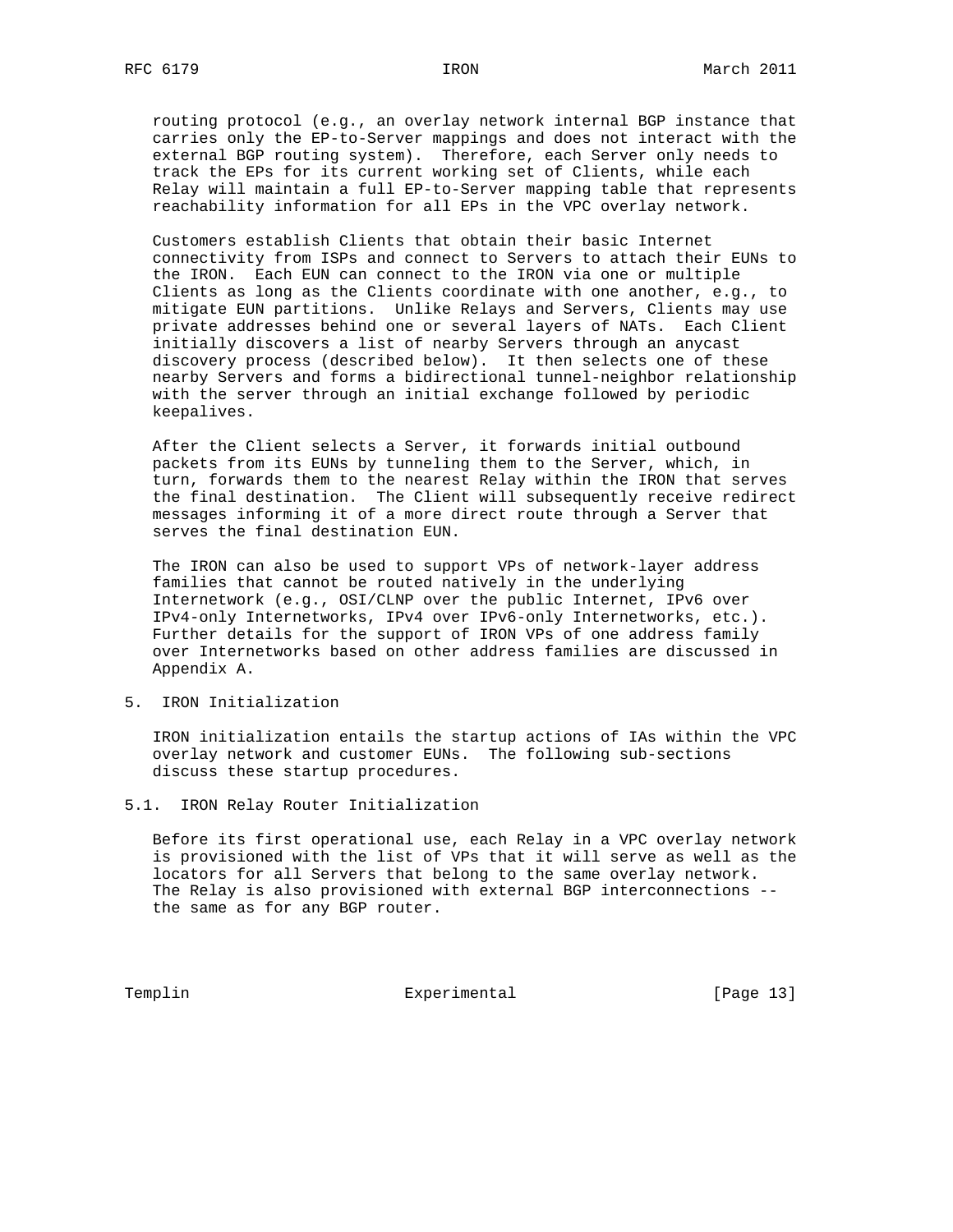Upon startup, the Relay engages in BGP routing exchanges with its peers in the IPv4 and IPv6 Internets the same as for any BGP router. It then connects to all of the Servers in the overlay network (e.g., via a TCP connection over a bidirectional tunnel, via an Internal BGP (IBGP) route reflector, etc.) for the purpose of discovering EP-to- Server mappings. After the Relay has fully populated its EP-to- Server mapping information database, it is said to be "synchronized" with regard to its VPs.

 After this initial synchronization procedure, the Relay then advertises the overlay network's VPs externally. In particular, the Relay advertises the IPv6 VPs into the IPv6 BGP routing system and advertises the IPv4 VPs into the IPv4 BGP routing system. The Relay additionally advertises an IPv4 /24 companion prefix (e.g., 192.0.2.0/24) into the IPv4 routing system and an IPv6 ::/64 companion prefix (e.g., 2001:DB8::/64) into the IPv6 routing system (note that these may also be sub-prefixes taken from a VP). The Relay then configures the host number '1' in the IPv4 companion prefix (e.g., as 192.0.2.1) and the interface identifier '0' in the IPv6 companion prefix (e.g., as 2001:DB8::0), and it assigns the resulting addresses as subnet-router anycast addresses [RFC3068][RFC2526] for the VPC overlay network. (See Appendix A for more information on the discovery and use of companion prefixes.) The Relay then engages in ordinary packet-forwarding operations.

#### 5.2. IRON Serving Router Initialization

 Before its first operational use, each Server in a VPC overlay network is provisioned with the locators for all Relays that aggregate the overlay network's VPs. In order to support route optimization, the Server must also be provisioned with the list of all VPs in the IRON (i.e., not just the VPs of its own overlay network) so that it can discern EPA and non-EPA addresses. (Therefore, the Server could be greatly simplified if the list of VPs could be covered within a small number of very short prefixes, e.g., one or a few IPv6  $::/20's$ ). The Server must also discover the VP companion prefix relationships discussed in Section 5.1, e.g., via a global database such as discussed in Appendix A.

 Upon startup, each Server must connect to all of the Relays within its overlay network (e.g., via a TCP connection, via an IBGP route reflector, etc.) for the purpose of reporting its EP-to-Server mappings. The Server then actively listens for Client customers that register their EP prefixes as part of establishing a bidirectional tunnel-neighbor relationship. When a new Client registers its EP prefixes, the Server announces the new EP additions to all Relays; when an existing Client unregisters its EP prefixes, the Server withdraws its announcements.

Templin Experimental [Page 14]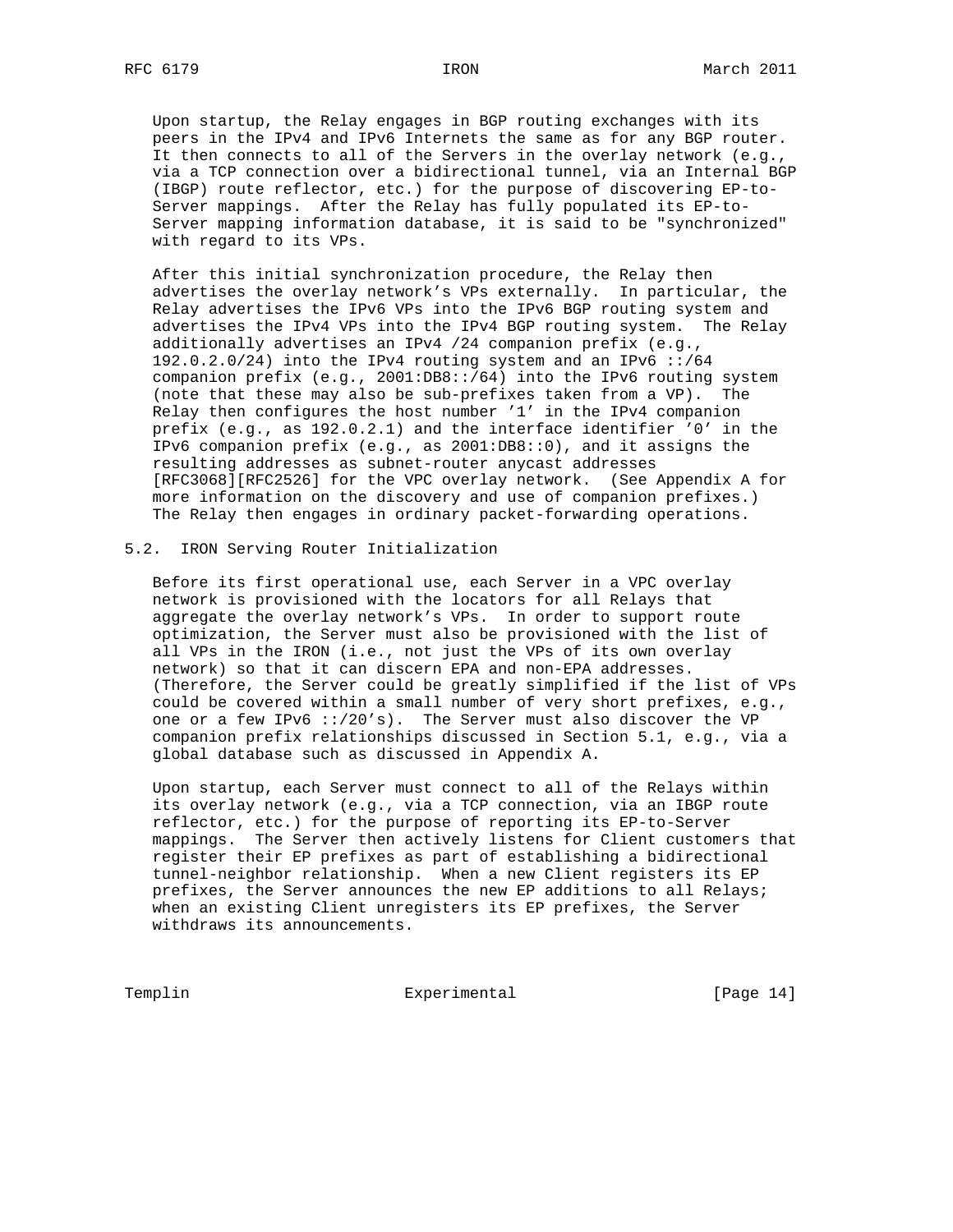## 5.3. IRON Client Initialization

 Before its first operational use, each Client must obtain one or more EPs from its VPC as well as the companion prefixes associated with the VPC overlay network (see Section 5.1). The Client must also obtain a certificate and a public/private key pair from the VPC that it can later use to prove ownership of its EPs. This implies that each VPC must run its own public key infrastructure to be used only for the purpose of verifying its customers' claimed right to use an EP. Hence, the VPC need not coordinate its public key infrastructure with any other organization.

 Upon startup, the Client sends an SCMP Router Solicitation (SRS) message to the VPC overlay network subnet-router anycast address to discover the nearest Relay. The Relay will return an SCMP Router Advertisement (SRA) message that lists the locator addresses of one or more nearby Servers. (This list is analogous to the Intra-Site Automatic Tunnel Addressing Protocol (ISATAP) Potential Router List (PRL) [RFC5214].)

 After the Client receives an SRA message from the nearby Relay listing the locator addresses of nearby Servers, it initiates a short transaction with one of the Servers carried by a reliable transport protocol such as TCP in order to establish a bidirectional tunnel neighbor relationship. The protocol details of the transaction are specific to the VPC, and hence out of scope for this document.

 Note that it is essential that the Client select one and only one Server. This is to allow the VPC overlay network mapping system to have one and only one active EP-to-Server mapping at any point in time, which shares fate with the Server itself. If this Server fails, the Client can select a new one that will automatically update the VPC overlay network mapping system with a new EP-to-Server mapping.

#### 6. IRON Operation

 Following the IRON initialization detailed in Section 5, IAs engage in the steady-state process of receiving and forwarding packets. All IAs forward encapsulated packets over the IRON using the mechanisms of VET [INTAREA-VET] and SEAL [INTAREA-SEAL], while Relays (and in some cases Servers) additionally forward packets to and from the native IPv6 and IPv4 Internets. IAs also use SCMP to coordinate with other IAs, including the process of sending and receiving redirect messages, error messages, etc. (Note however that an IA must not send an SCMP message in response to an SCMP error message.) Each IA operates as specified in the following sub-sections.

Templin Experimental [Page 15]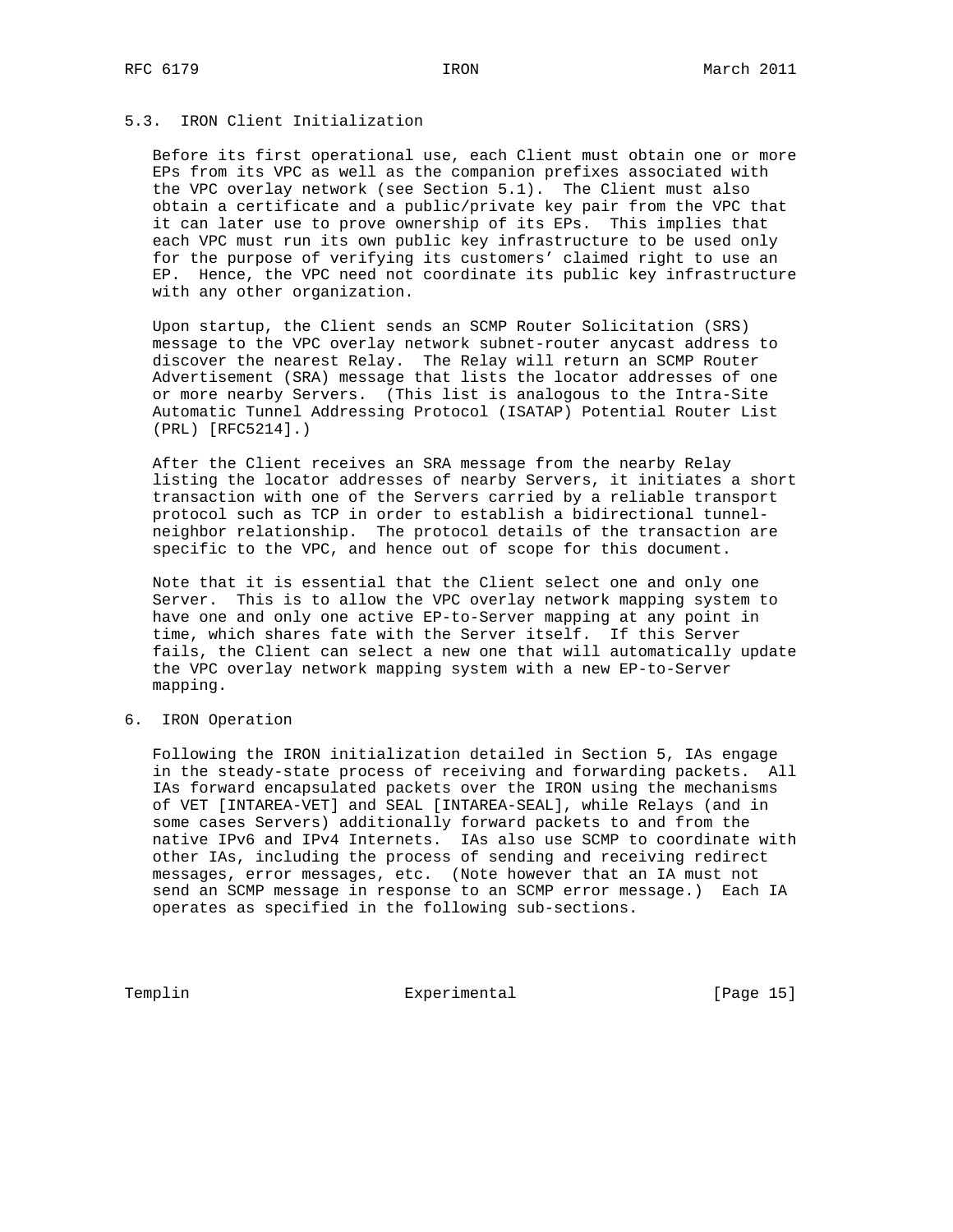#### 6.1. IRON Client Operation

 After selecting its Server as specified in Section 5.3, the Client should register each of its ISP connections with the Server for multihoming purposes. To do so, it sends periodic beacons (e.g., SRS messages) to its Server via each of its ISPs to establish additional tunnel-neighbor state. This implies that a single tunnel-neighbor identifier (i.e., a "nonce") is used to represent the set of all ISP paths between the Client and the Server. Therefore, the nonce names this "bundle" of ISP paths.

 If the Client ceases to receive acknowledgements from its Server via a specific ISP connection, it marks the Server as unreachable from that address and therefore over that ISP connection. (The Client should also inform its Server of this outage via one of its working ISP connections.) If the Client ceases to receive acknowledgements from its Server via multiple ISP connections, it marks the Server as unusable and quickly attempts to register with a new Server. The act of registering with a new Server will automatically purge the stale mapping state associated with the old Server, since dynamic routing will propagate the new client/server relationship to the VPC overlay network Relay Routers.

 When an end system in an EUN sends a flow of packets to a correspondent, the packets are forwarded through the EUN via normal routing until they reach the Client, which then tunnels the initial packets to its Server as the next hop. In particular, the Client encapsulates each packet in an outer header with its locator as the source address and the locator of its Server as the destination address. Note that after sending the initial packets of a flow, the Client may receive important SCMP messages, such as indications of PMTU limitations, redirects that point to a better next hop, etc.

 The Client uses the mechanisms specified in VET and SEAL to encapsulate each forwarded packet. The Client further uses the SCMP protocol to coordinate with Servers, including accepting redirects and other SCMP messages. When the Client receives an SCMP message, it checks the nonce field of the encapsulated packet-in-error to verify that the message corresponds to the tunnel-neighbor state for its Server and accepts the message if the nonce matches. (Note however that the outer source and destination addresses of the packet-in-error may be different than those in the original packet due to possible Server and/or Relay address rewritings.)

Templin **Experimental** Experimental [Page 16]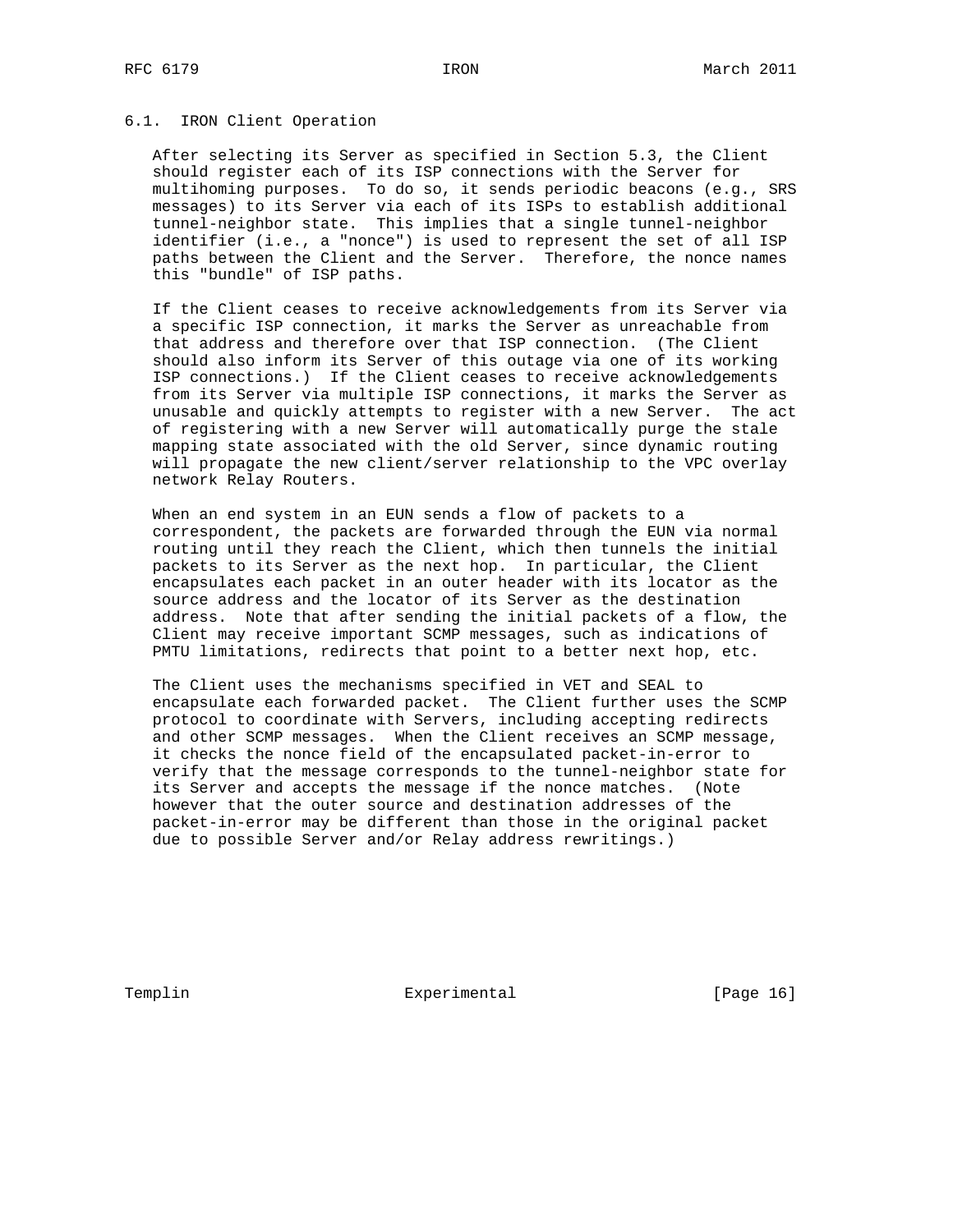## 6.2. IRON Serving Router Operation

 After the Server is initialized, it responds to SRSs from Clients by sending SRAs. When the Server receives a SEAL-encapsulated packet from one of its Client tunnel neighbors, it examines the inner destination address. If the inner destination address is not an EPA, the Server decapsulates the packet and forwards it unencapsulated into the Internet if it is able to do so without loss due to ingress filtering. Otherwise, the Server re-encapsulates the packet (i.e., it removes the outer header and replaces it with a new outer header of the same address family) and sets the outer destination address to the locator address of a Relay within its VPC overlay network. It then forwards the re-encapsulated packet to the Relay, which will, in turn, decapsulate it and forward it into the Internet.

 If the inner destination address is an EPA, however, the Server rewrites the outer source address to one of its own locator addresses and rewrites the outer destination address to the subnet-router anycast address taken from the companion prefix associated with the inner destination address (where the companion prefix of the same address family as the outer IP protocol is used). The Server then forwards the revised encapsulated packet into the Internet via a default or more specific route, where it will be directed to the closest Relay within the destination VPC overlay network. After sending the packet, the Server may then receive an SCMP error or redirect message from a Relay/Server within the destination VPC overlay network. In that case, the Server verifies that the nonce in the message matches the Client that sent the original inner packet and discards the message if the nonce does not match. Otherwise, the Server re-encapsulates the SCMP message in a new outer header that uses the source address, destination address, and nonce parameters associated with the Client's tunnel-neighbor state; it then forwards the message to the Client. This arrangement is necessary to allow SCMP messages to flow through any NATs on the path.

When a Server ('A') receives a SEAL-encapsulated packet from a Relay or from the Internet, if the inner destination address matches an EP in its FIB, 'A' re-encapsulates the packet in a new outer header and forwards it to a Client ('B'), which, in turn, decapsulates the packet and forwards it to the correct end system in the EUN. However, if 'B' has left notice with 'A' that it has moved to a new Server ('C'), 'A' will instead forward the packet to 'C' and also send an SCMP redirect message back to the source of the packet. In this way, 'B' can leave behind forwarding information when changing between Servers 'A' and 'C' (e.g., due to mobility events) without exposing packets to loss.

Templin Experimental [Page 17]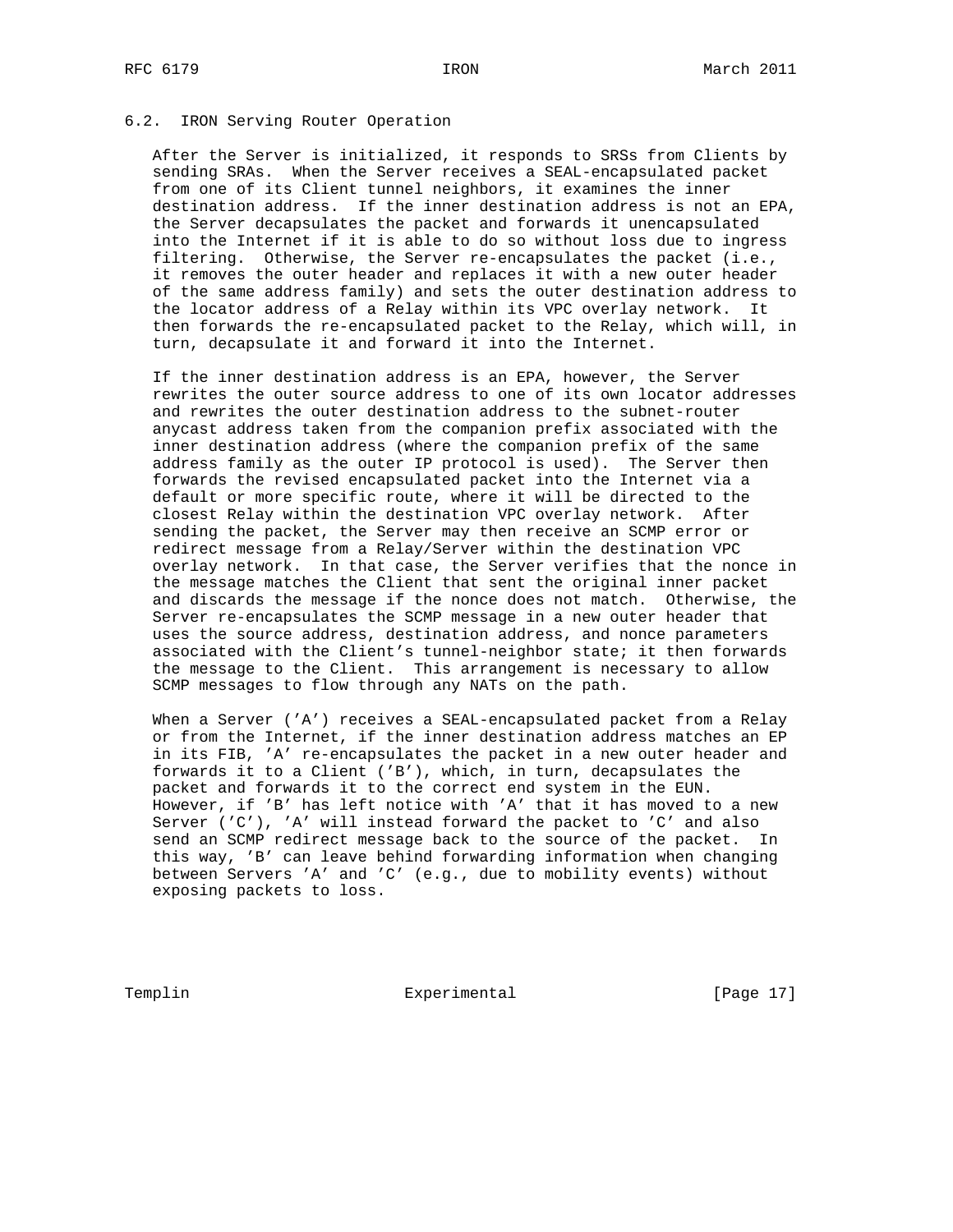## 6.3. IRON Relay Router Operation

 After each Relay has synchronized its VPs (see Section 5.1) it advertises the full set of the company's VPs and companion prefixes into the IPv4 and IPv6 Internet BGP routing systems. These prefixes will be represented as ordinary routing information in the BGP, and any packets originating from the IPv4 or IPv6 Internet destined to an address covered by one of the prefixes will be forwarded to one of the VPC overlay network's Relays.

 When a Relay receives a packet from the Internet destined to an EPA covered by one of its VPs, it behaves as an ordinary IP router. In particular, the Relay looks in its FIB to discover a locator of the Server that serves the EP covering the destination address. The Relay then simply encapsulates the packet with its own locator as the outer source address and the locator of the Server as the outer destination address and forwards the packet to the Server.

 When a Relay receives a packet from the Internet destined to one of its subnet-router anycast addresses, it discards the packet if it is not SEAL encapsulated. If the packet is an SCMP SRS message, the Relay instead sends an SRA message back to the source listing the locator addresses of nearby Servers then discards the message. The Relay otherwise discards all other SCMP messages.

 If the packet is an ordinary SEAL packet (i.e., one that encapsulates an inner packet), the Relay sends an SCMP redirect message of the same address family back to the source with the locator of the Server that serves the EPA destination in the inner packet as the redirected target. The source and destination addresses of the SCMP redirect message use the outer destination and source addresses of the original packet, respectively. After sending the redirect message, the Relay then rewrites the outer destination address of the SEAL encapsulated packet to the locator of the Server and forwards the revised packet to the Server. Note that in this arrangement, any errors that occur on the path between the Relay and the Server will be delivered to the original source but with a different destination address due to this Relay address rewriting.

#### 6.4. IRON Reference Operating Scenarios

 The IRON supports communications when one or both hosts are located within EP-addressed EUNs, regardless of whether the EPs are provisioned by the same VPC or by different VPCs. When both hosts are within IRON EUNs, route redirections that eliminate unnecessary Servers and Relays from the path are possible. When only one host is within an IRON EUN, however, route optimization cannot be used. The following sections discuss the two scenarios.

Templin Experimental [Page 18]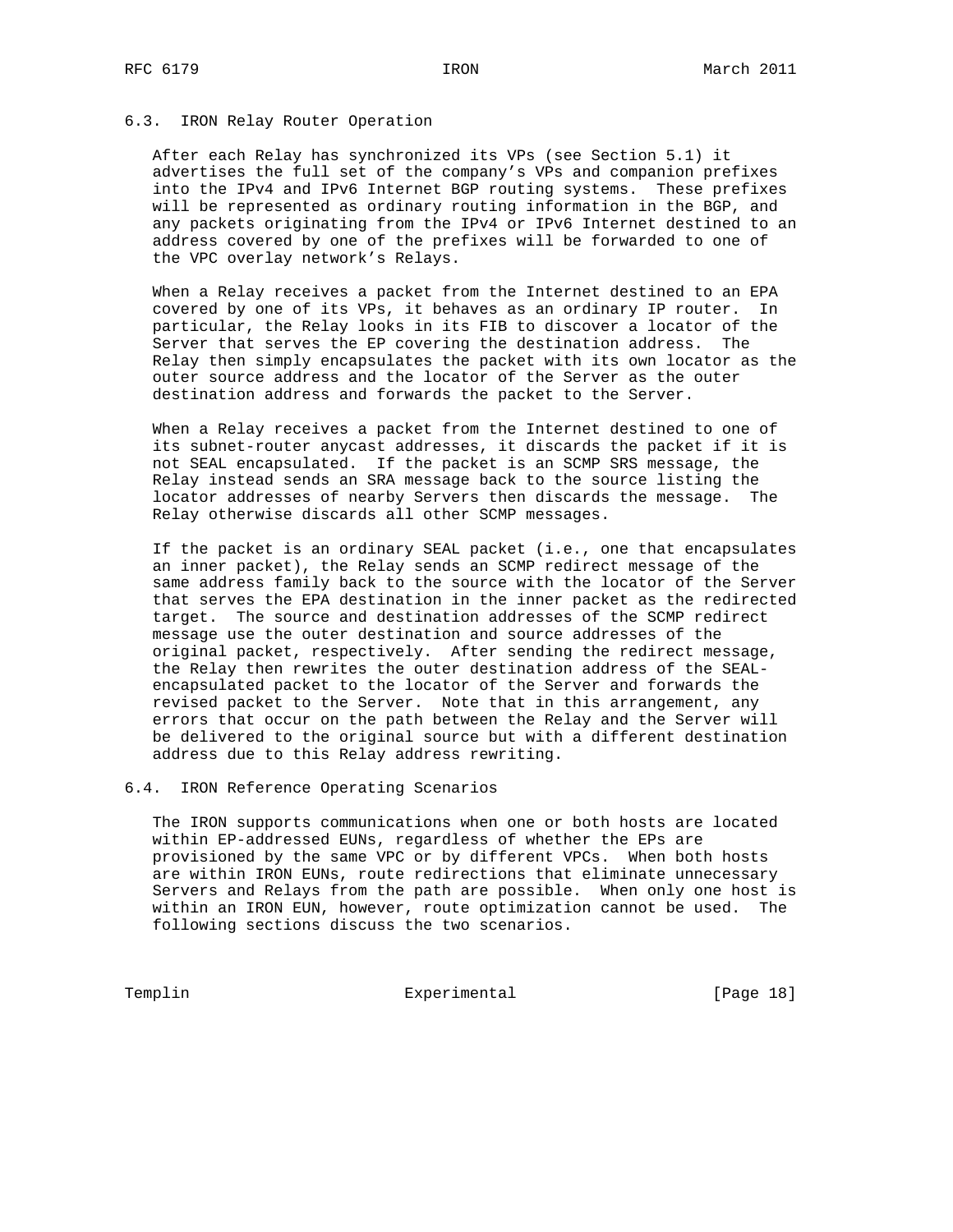# 6.4.1. Both Hosts within IRON EUNs

 When both hosts are within IRON EUNs, it is sufficient to consider the scenario in a unidirectional fashion, i.e., by tracing packet flows only in the forward direction from source host to destination host. The reverse direction can be considered separately and incurs the same considerations as for the forward direction.

 In this scenario, the initial packets of a flow produced by a source host within an EUN connected to the IRON by a Client must flow through both the Server of the source host and a Relay of the destination host, but route optimization can eliminate these elements from the path for subsequent packets in the flow. Figure 6 shows the flow of initial packets from host A to host B within two IRON EUNs (the same scenario applies whether the two EUNs are within the same VPC overlay network or different overlay networks).



Figure 6: Initial Packet Flow before Redirects

Templin **Experimental** Experimental [Page 19]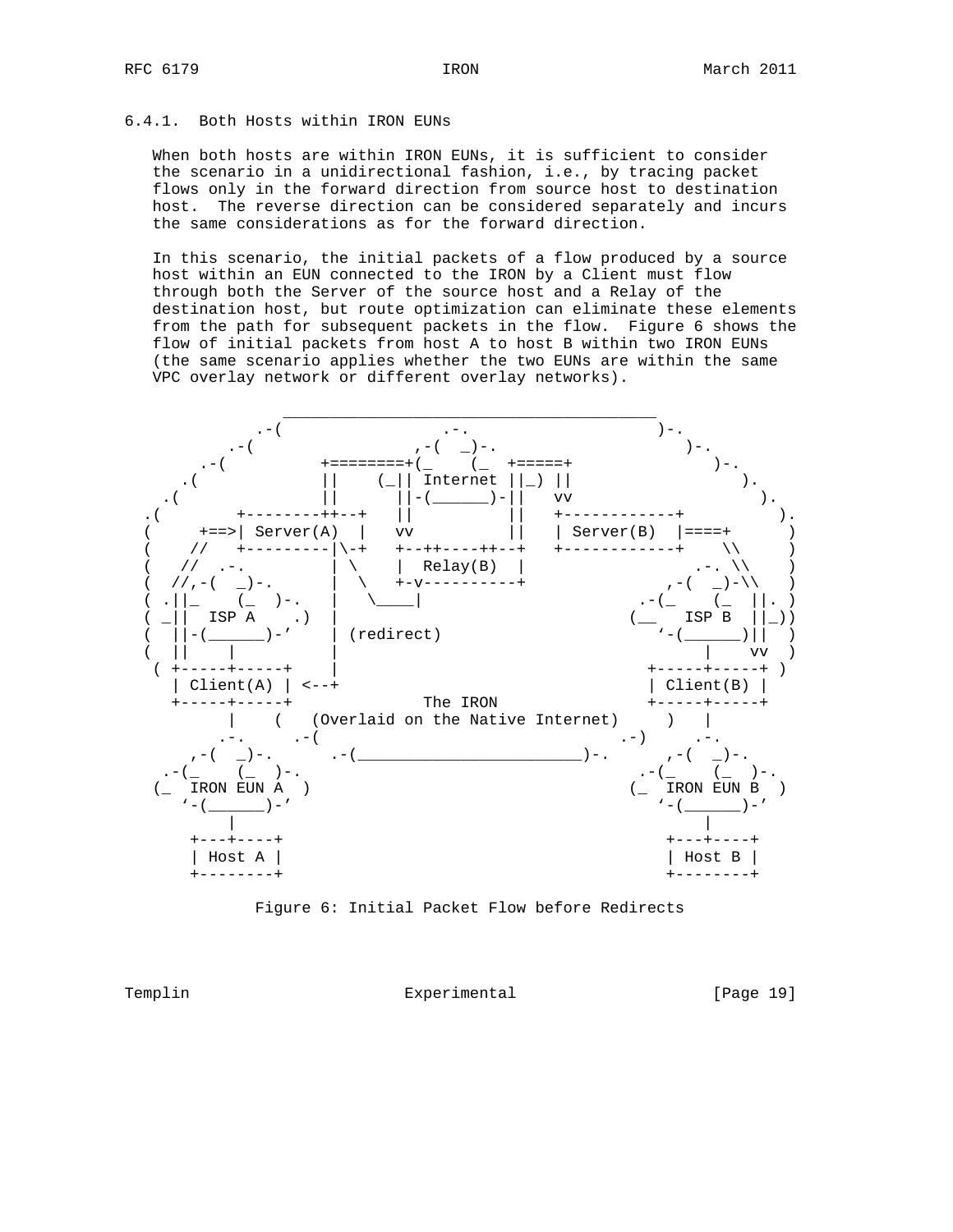With reference to Figure 6, host A sends packets destined to host B via its network interface connected to EUN A. Routing within EUN A will direct the packets to Client(A) as a default router for the EUN, which then uses VET and SEAL to encapsulate them in outer headers with its locator address as the outer source address and the locator address of  $Server(A)$  as the outer destination address. Client(A) then simply forwards the encapsulated packets into its ISP network connection that provided its locator. The ISP will forward the encapsulated packets into the Internet without filtering since the (outer) source address is topologically correct. Once the packets have been forwarded into the Internet, routing will direct them to Server(A).

Server(A) receives the encapsulated packets from Client(A) then rewrites the outer source address to one of its own locator addresses and rewrites the outer destination address to the subnet-router anycast address of the appropriate address family associated with the inner destination address. Server(A) then forwards the revised encapsulated packets into the Internet, where routing will direct them to Relay(B), which services the VPC overlay network associated with host B.

 $Relay(B)$  will intercept the encapsulated packets from  $Server(A)$  then check its FIB to discover an entry that covers inner destination address B with Server(B) as the next hop. Relay(B) then returns SCMP redirect messages to Server(A)  $(*)$ , rewrites the outer destination address of the encapsulated packets to the locator address of Server(B), and forwards these revised packets to Server(B).

 Server(B) will receive the encapsulated packets from Relay(B) then check its FIB to discover an entry that covers destination address B with Client(B) as the next hop. Server(B) then re-encapsulates the packets in a new outer header that uses the source address, destination address, and nonce parameters associated with the tunnel neighbor state for Client(B). Server(B) then forwards these re encapsulated packets into the Internet, where routing will direct them to Client(B). Client(B) will, in turn, decapsulate the packets and forward the inner packets to host B via EUN B.

 (\*) Note that after the initial flow of packets, Server(A) will have received one or more SCMP redirect messages from Relay(B) listing Server(B) as a better next hop. Server(A) will, in turn, forward the redirects to Client(A), which will establish unidirectional tunnel neighbor state and thereafter forward its encapsulated packets directly to the locator address of Server(B) without involving either Server(A) or Relay(B), as shown in Figure 7.

Templin **Experimental** Experimental [Page 20]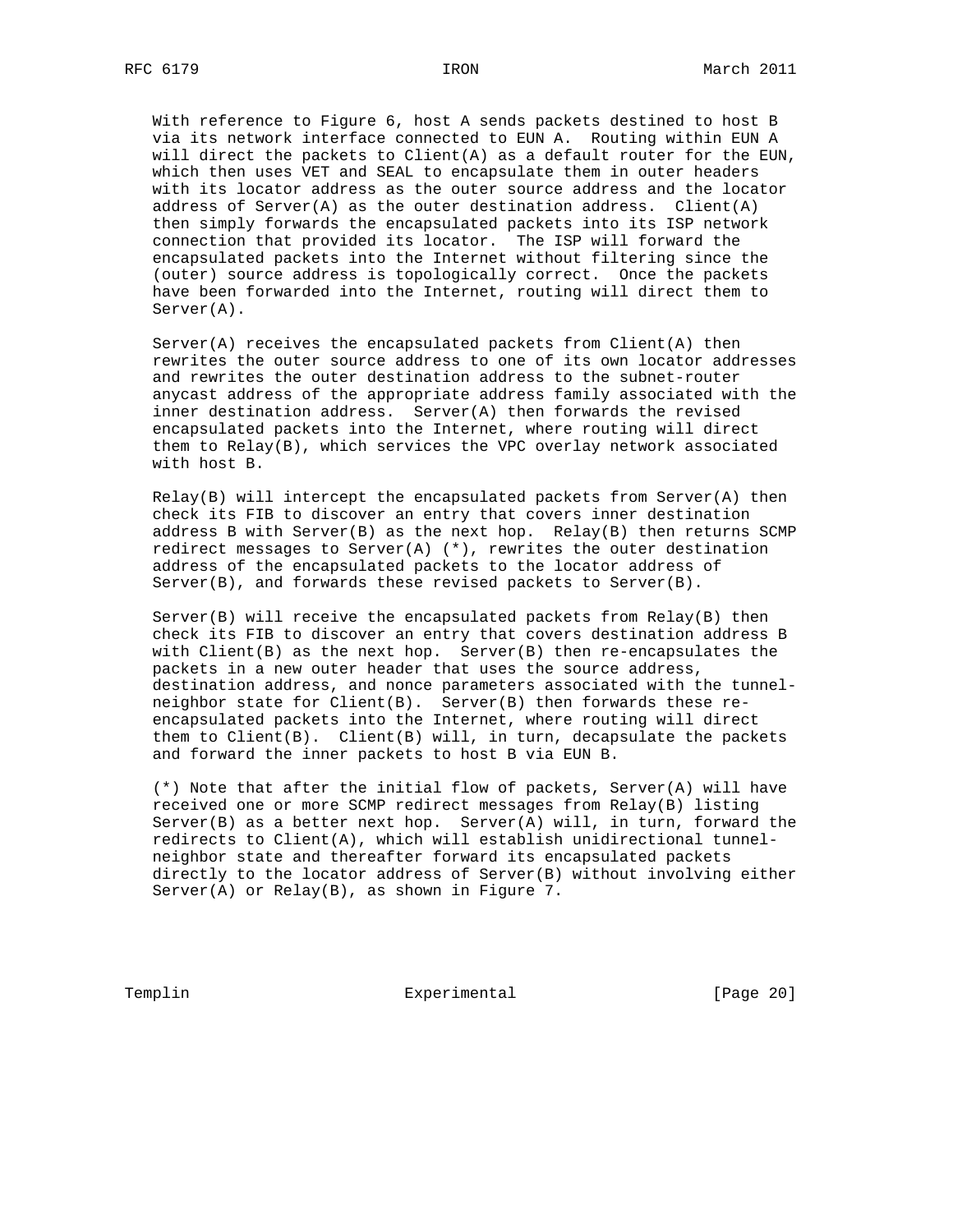

Figure 7: Sustained Packet Flow after Redirects

6.4.2. Mixed IRON and Non-IRON Hosts

 When one host is within an IRON EUN and the other is in a non-IRON EUN (i.e., one that connects to the native Internet instead of the IRON), the IA elements involved depend on the packet-flow directions. The cases are described in the following sub-sections.

6.4.2.1. From IRON Host A to Non-IRON Host B

 Figure 8 depicts the IRON reference operating scenario for packets flowing from host A in an IRON EUN to host B in a non-IRON EUN.

Templin **Experimental** Experimental [Page 21]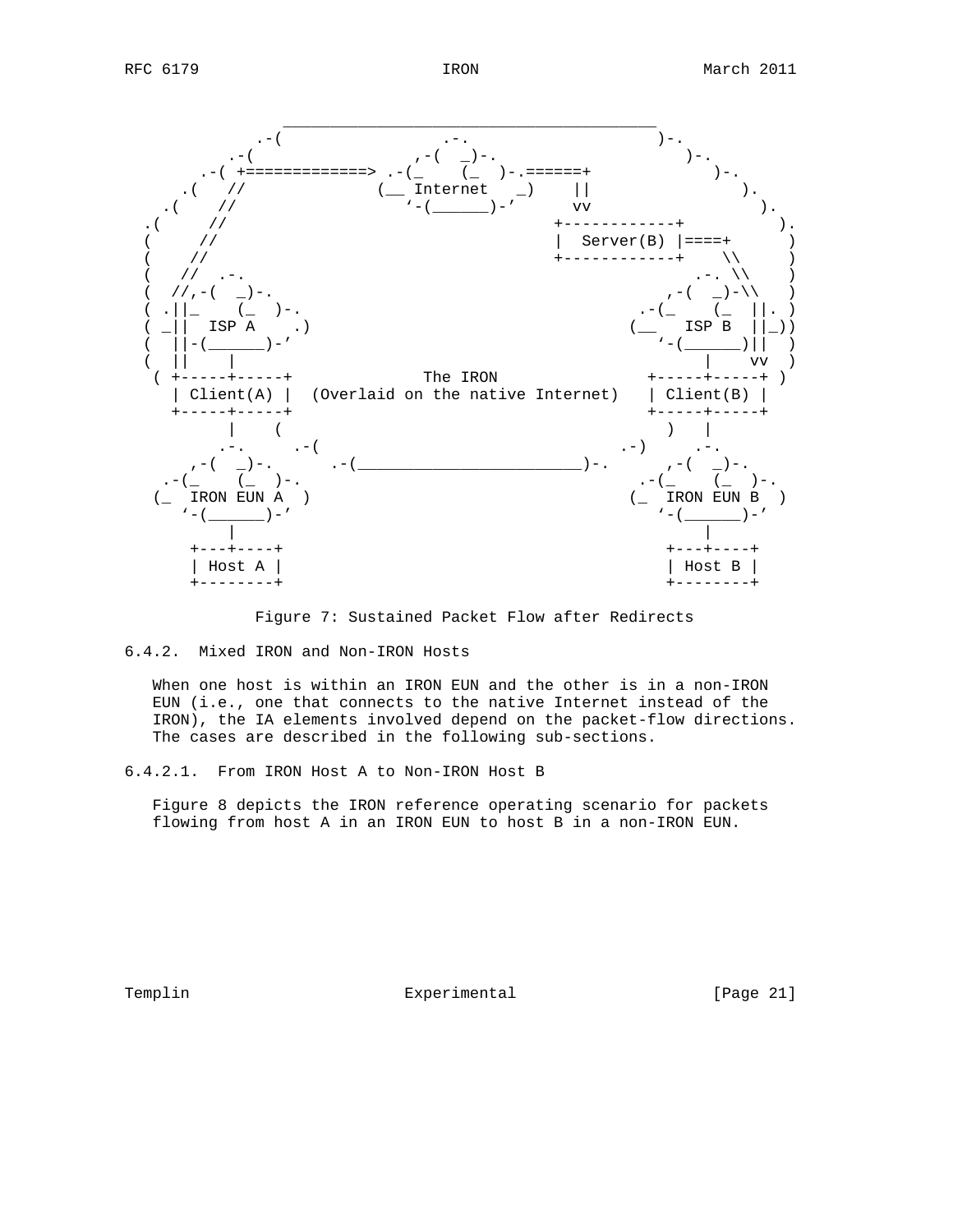

Figure 8: From IRON Host A to Non-IRON Host B

 In this scenario, host A sends packets destined to host B via its network interface connected to IRON EUN A. Routing within EUN A will direct the packets to Client $(A)$  as a default router for the EUN, which then uses VET and SEAL to encapsulate them in outer headers with its locator address as the outer source address and the locator address of Server(A) as the outer destination address. The ISP will pass the packets without filtering since the (outer) source address is topologically correct. Once the packets have been released into the native Internet, routing will direct them to Server(A).

Server(A) receives the encapsulated packets from Client(A) then  $re$  encapsulates and forwards them to Relay(A), which simply decapsulates them and forwards the unencapsulated packets into the Internet. Once the packets are released into the Internet, routing will direct them to the final destination B. (Note that Server(A) and  $Relay(A)$  are

Templin **Experimental** Experimental [Page 22]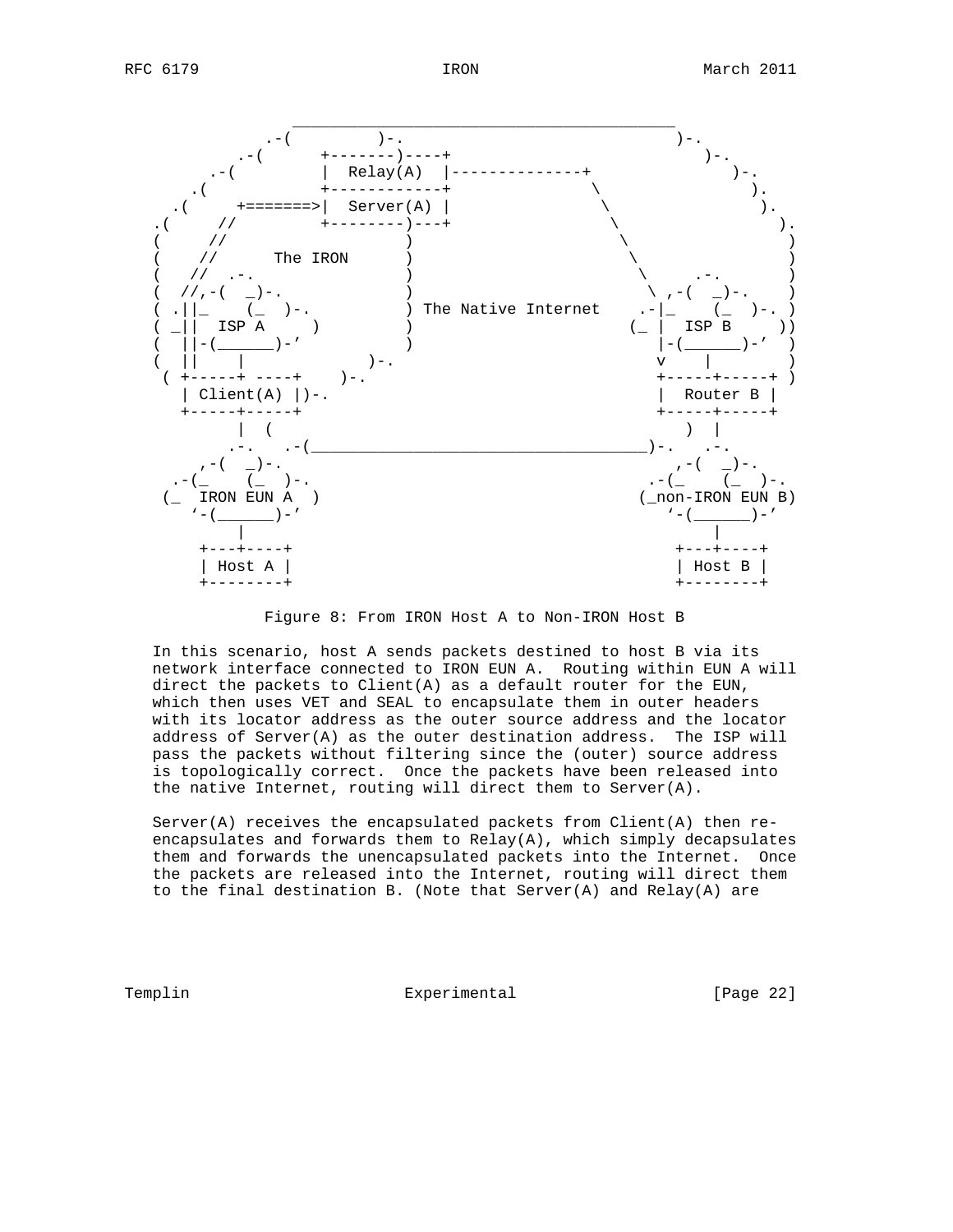depicted in Figure 8 as two halves of a unified gateway. In that case, the "forwarding" between Server(A) and  $Relay(A)$  is a zeroinstruction imaginary operation within the gateway.)

 This scenario always involves a Server and Relay owned by the VPC that provides service to IRON EUN A. Therefore, it imparts a cost that would need to be borne by either the VPC or its customers.

6.4.2.2. From Non-IRON Host B to IRON Host A

 Figure 9 depicts the IRON reference operating scenario for packets flowing from host B in an Non-IRON EUN to host A in an IRON EUN.



Figure 9: From Non-IRON Host B to IRON Host A

 In this scenario, host B sends packets destined to host A via its network interface connected to non-IRON EUN B. Routing will direct the packets to  $Relay(A)$ , which then forwards them to  $Server(A)$  using encapsulation if necessary.

Templin **Experimental** Experimental [Page 23]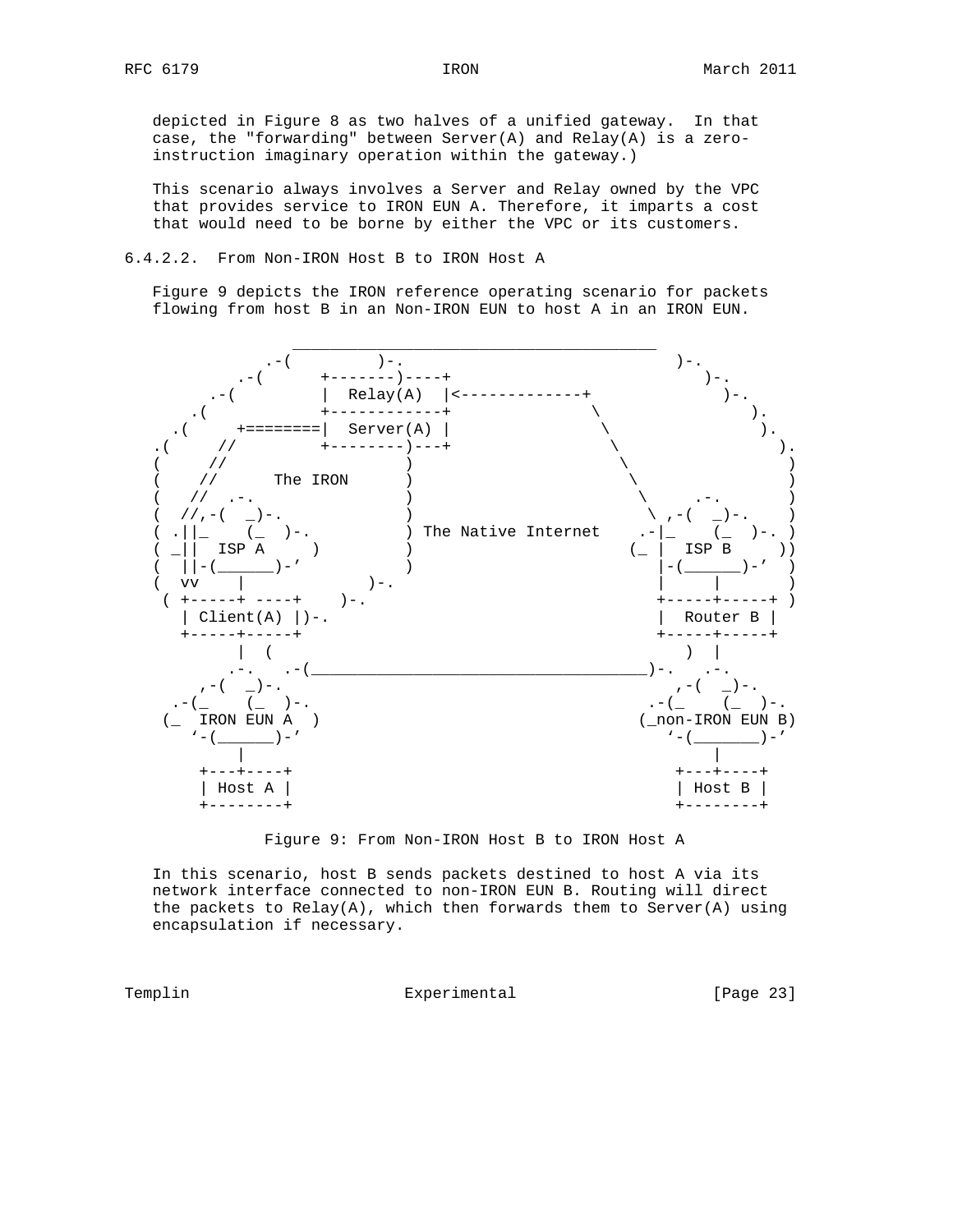Server(A) will then check its FIB to discover an entry that covers destination address A with Client(A) as the next hop. Server(A) then (re-)encapsulates the packets in an outer header that uses the source address, destination address, and nonce parameters associated with the tunnel-neighbor state for Client(A). Next, Server(A) forwards these (re-)encapsulated packets into the Internet, where routing will direct them to Client(A). Client(A) will, in turn, decapsulate the packets and forward the inner packets to host A via its network interface connected to IRON EUN A.

 This scenario always involves a Server and Relay owned by the VPC that provides service to IRON EUN A. Therefore, it imparts a cost that would need to be borne by either the VPC or its customers.

6.5. Mobility, Multihoming, and Traffic Engineering Considerations

 While IRON Servers and Relays can be considered as fixed infrastructure, Clients may need to move between different network points of attachment, connect to multiple ISPs, or explicitly manage their traffic flows. The following sections discuss mobility, multihoming, and traffic engineering considerations for IRON client routers.

## 6.5.1. Mobility Management

 When a Client changes its network point of attachment (e.g., due to a mobility event), it configures one or more new locators. If the Client has not moved far away from its previous network point of attachment, it simply informs its Server of any locator additions or deletions. This operation is performance sensitive and should be conducted immediately to avoid packet loss.

 If the Client has moved far away from its previous network point of attachment, however, it re-issues the anycast discovery procedure described in Section 6.1 to discover whether its candidate set of Servers has changed. If the Client's current Server is also included in the new list received from the VPC, this provides indication that the Client has not moved far enough to warrant changing to a new Server. Otherwise, the Client may wish to move to a new Server in order to reduce routing stretch. This operation is not performance critical, and therefore can be conducted over a matter of seconds/ minutes instead of milliseconds/microseconds.

 To move to a new Server, the Client first engages in the EP registration process with the new Server, as described in Section 5.3. The Client then informs its former Server that it has moved by

Templin Experimental Experimental [Page 24]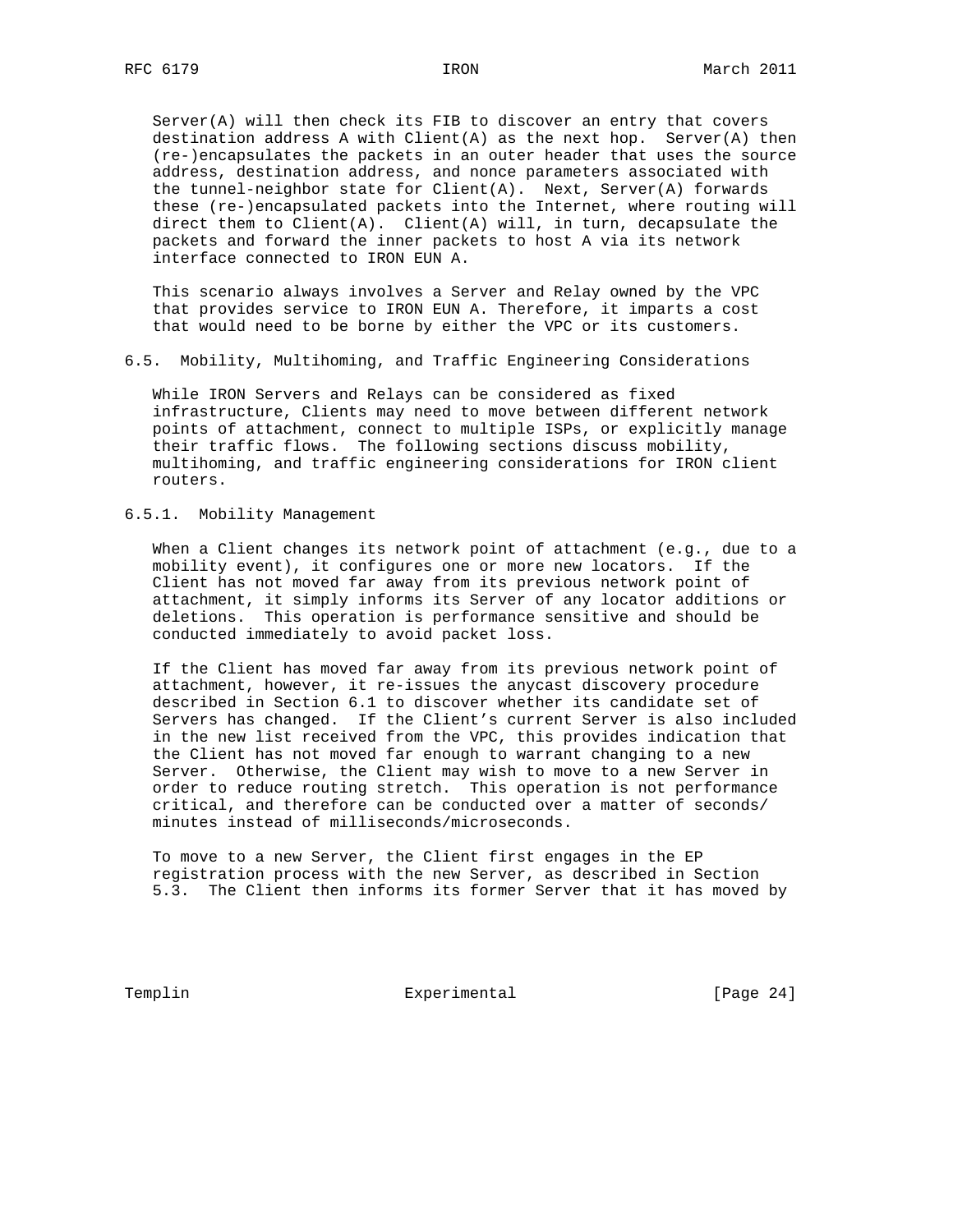providing it with the locator address of the new Server; again, via a VPC-specific reliable transaction. The former Server will then garbage-collect the stale FIB entries when their lifetime expires.

 This will allow the former Server to redirect existing correspondents to the new Server so that no packets are lost.

## 6.5.2. Multihoming

 A Client may register multiple locators with its Server. It can assign metrics with its registrations to inform the Server of preferred locators, and it can select outgoing locators according to its local preferences. Therefore, multihoming is naturally supported.

## 6.5.3. Inbound Traffic Engineering

 A Client can dynamically adjust the priorities of its prefix registrations with its Server in order to influence inbound traffic flows. It can also change between Servers when multiple Servers are available, but should strive for stability in its Server selection in order to limit VPC network routing churn.

6.5.4. Outbound Traffic Engineering

 A Client can select outgoing locators, e.g., based on current Quality-of-Service (QoS) considerations such as minimizing one-way delay or one-way delay variance.

#### 6.6. Renumbering Considerations

 As new link-layer technologies and/or service models emerge, customers will be motivated to select their service providers through healthy competition between ISPs. If a customer's EUN addresses are tied to a specific ISP, however, the customer may be forced to undergo a painstaking EUN renumbering process if it wishes to change to a different ISP [RFC4192][RFC5887].

 When a customer obtains EP prefixes from a VPC, it can change between ISPs seamlessly and without need to renumber. If the VPC itself applies unreasonable costing structures for use of the EPs, however, the customer may be compelled to seek a different VPC and would again be required to confront a renumbering scenario. The IRON approach to renumbering avoidance therefore depends on VPCs conducting ethical business practices and offering reasonable rates.

Templin **Experimental** Experimental [Page 25]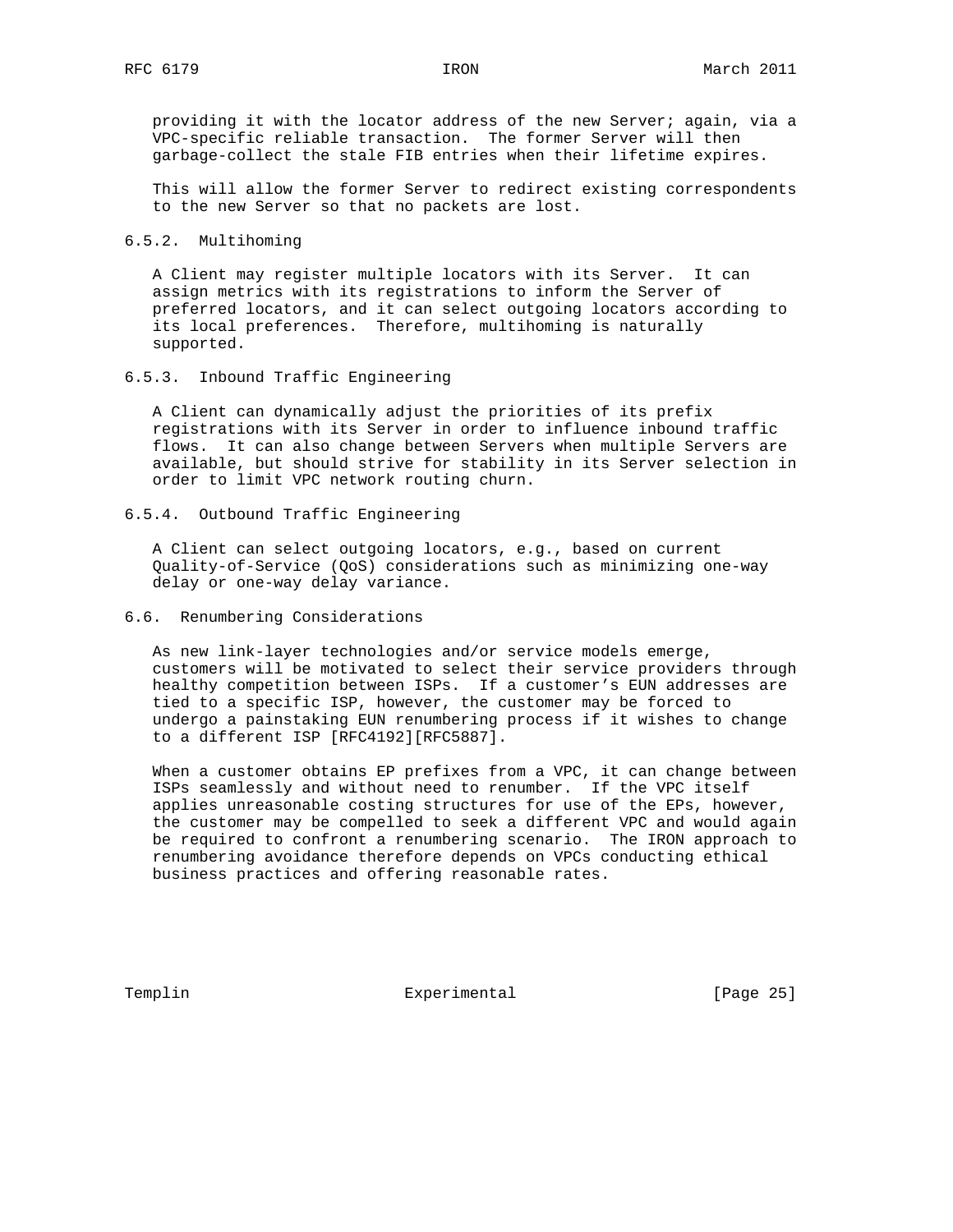## 6.7. NAT Traversal Considerations

 The Internet today consists of a global public IPv4 routing and addressing system with non-IRON EUNs that use either public or private IPv4 addressing. The latter class of EUNs connect to the public Internet via Network Address Translators (NATs). When a Client is located behind a NAT, it selects Servers using the same procedures as for Clients with public addresses, e.g., it can send SRS messages to Servers in order to get SRA messages in return. The only requirement is that the Client must configure its SEAL encapsulation to use a transport protocol that supports NAT traversal, namely UDP.

 Since the Server maintains state about its Client customers, it can discover locator information for each Client by examining the UDP port number and IP address in the outer headers of the Client's encapsulated packets. When there is a NAT in the path, the UDP port number and IP address in each encapsulated packet will correspond to state in the NAT box and might not correspond to the actual values assigned to the Client. The Server can then encapsulate packets destined to hosts in the Client's EUN within outer headers that use this IP address and UDP port number. The NAT box will receive the packets, translate the values in the outer headers, then forward the packets to the Client. In this sense, the Server's "locator" for the Client consists of the concatenation of the IP address and UDP port number.

 IRON does not introduce any new issues to complications raised for NAT traversal or for applications embedding address referrals in their payload.

## 6.8. Multicast Considerations

 IRON Servers and Relays are topologically positioned to provide Internet Group Management Protocol (IGMP) / Multicast Listener Discovery (MLD) proxying for their Clients [RFC4605]. Further multicast considerations for IRON (e.g., interactions with multicast routing protocols, traffic scaling, etc.) will be discussed in a separate document.

#### 6.9. Nested EUN Considerations

 Each Client configures a locator that may be taken from an ordinary non-EPA address assigned by an ISP or from an EPA address taken from an EP assigned to another Client. In that case, the Client is said to be "nested" within the EUN of another Client, and recursive nestings of multiple layers of encapsulations may be necessary.

Templin Experimental [Page 26]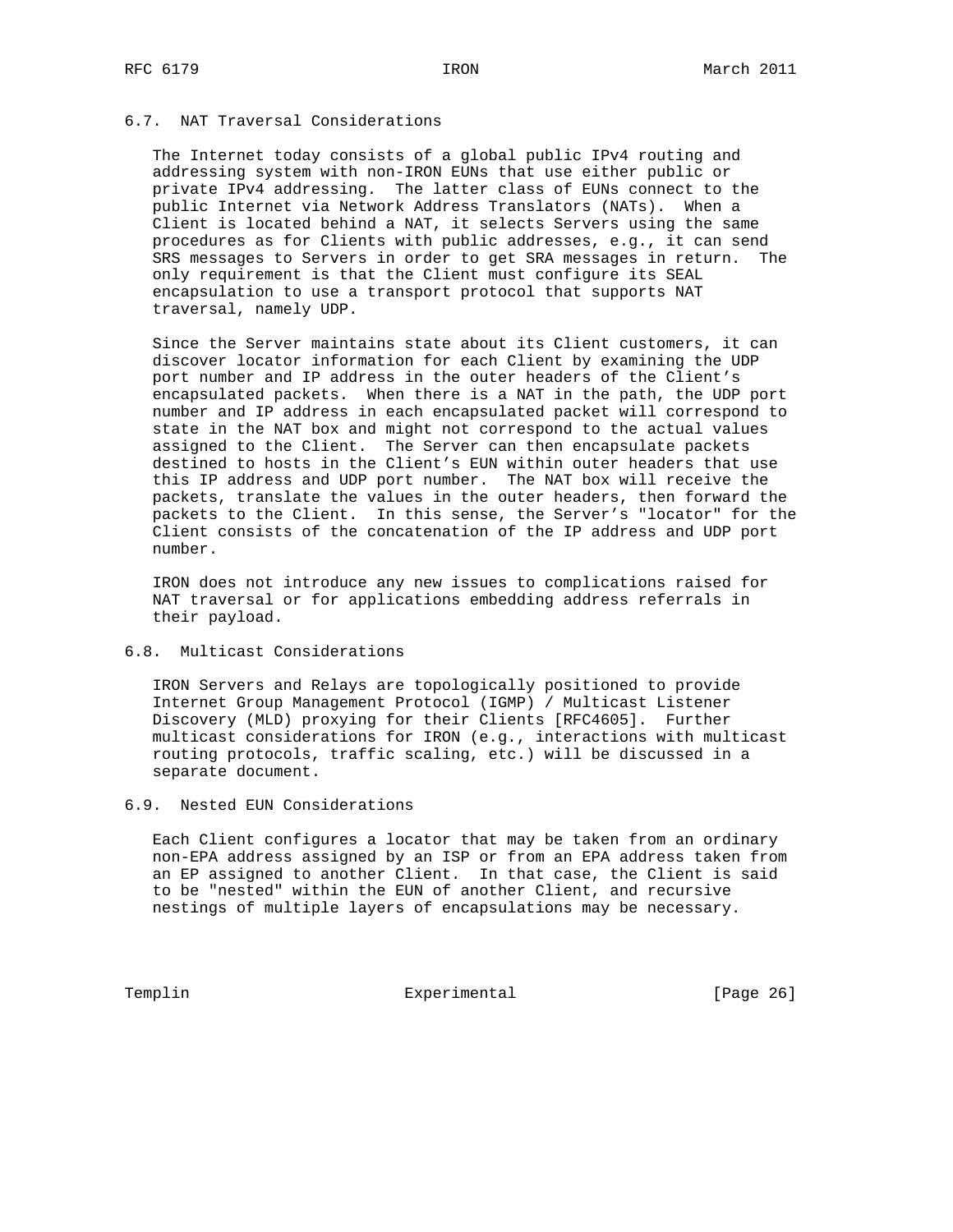For example, in the network scenario depicted in Figure 10, Client(A) configures a locator EPA(B) taken from the EP assigned to EUN(B). Client(B) in turn configures a locator EPA(C) taken from the EP assigned to EUN(C). Finally, Client(C) configures a locator ISP(D) taken from a non-EPA address delegated by an ordinary ISP(D). Using this example, the "nested-IRON" case must be examined in which a host A, which configures the address EPA(A) within EUN(A), exchanges packets with host Z located elsewhere in the Internet.



Figure 10: Nested EUN Example

 The two cases of host A sending packets to host Z, and host Z sending packets to host A, must be considered separately, as described below.

Templin **Experimental** Experimental [Page 27]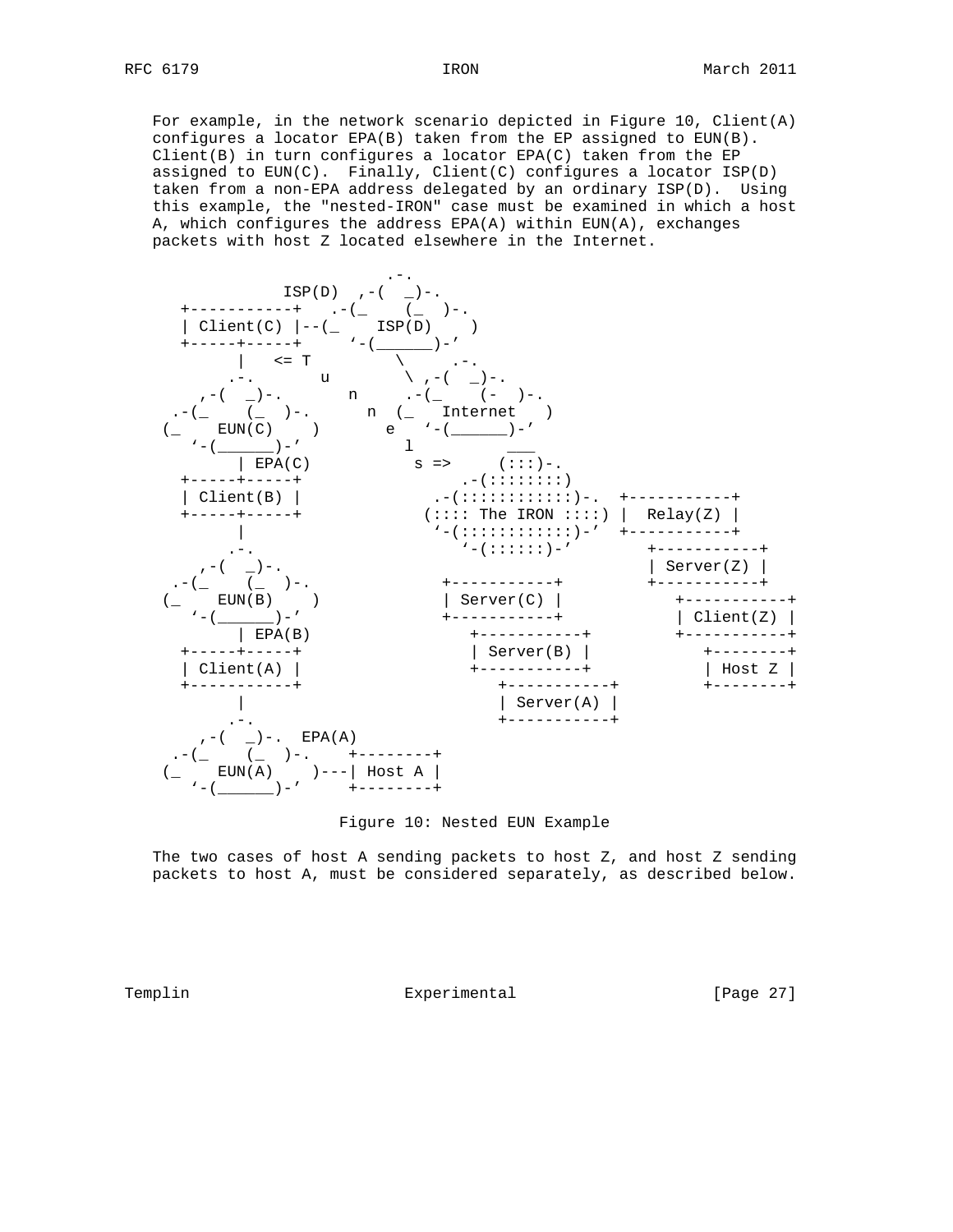## 6.9.1. Host A Sends Packets to Host Z

 Host A first forwards a packet with source address EPA(A) and destination address Z into EUN(A). Routing within EUN(A) will direct the packet to Client(A), which encapsulates it in an outer header with EPA(B) as the outer source address and Server(A) as the outer destination address then forwards the once-encapsulated packet into EUN(B). Routing within EUN(B) will direct the packet to Client(B), which encapsulates it in an outer header with EPA(C) as the outer source address and Server(B) as the outer destination address then forwards the twice-encapsulated packet into EUN(C). Routing within  $EUN(C)$  will direct the packet to Client(C), which encapsulates it in an outer header with  $ISP(D)$  as the outer source address and  $Server(C)$  as the outer destination address. Client(C) then sends this triple encapsulated packet into the ISP(D) network, where it will be routed into the Internet to Server(C).

When Server(C) receives the triple-encapsulated packet, it removes the outer layer of encapsulation and forwards the resulting twice encapsulated packet into the Internet to Server(B). Next, Server(B) removes the outer layer of encapsulation and forwards the resulting once-encapsulated packet into the Internet to Server(A). Next, Server(A) checks the address type of the inner address  $'Z'$ . If Z is a non-EPA address,  $Server(A)$  simply decapsulates the packet and forwards it into the Internet. Otherwise, Server(A) rewrites the outer source and destination addresses of the once-encapsulated packet and forwards it to Relay(Z). Relay(Z), in turn, rewrites the outer destination address of the packet to the locator for Server(Z), then forwards the packet and sends a redirect to Server(A) (which forwards the redirect to  $Client(A))$ . Server(Z) then re-encapsulates the packet and forwards it to  $Client(Z)$ , which decapsulates it and forwards the inner packet to host Z. Subsequent packets from Client(A) will then use Server(Z) as the next hop toward host  $Z$ , which eliminates Server(A) and Relay(Z) from the path.

#### 6.9.2. Host Z Sends Packets to Host A

 Whether or not host Z configures an EPA address, its packets destined to host A will eventually reach Server $(A)$ . Server $(A)$  will have a mapping that lists Client(A) as the next hop toward EPA(A). Server(A) will then encapsulate the packet with EPA(B) as the outer destination address and forward the packet into the Internet. Internet routing will convey this once-encapsulated packet to Server(B), which will have a mapping that lists  $Client(B)$  as the next hop toward EPA(B). Server(B) will then encapsulate the packet with EPA(C) as the outer destination address and forward the packet into the Internet. Internet routing will then convey this twice encapsulated packet to Server(C), which will have a mapping that

Templin Experimental Experimental [Page 28]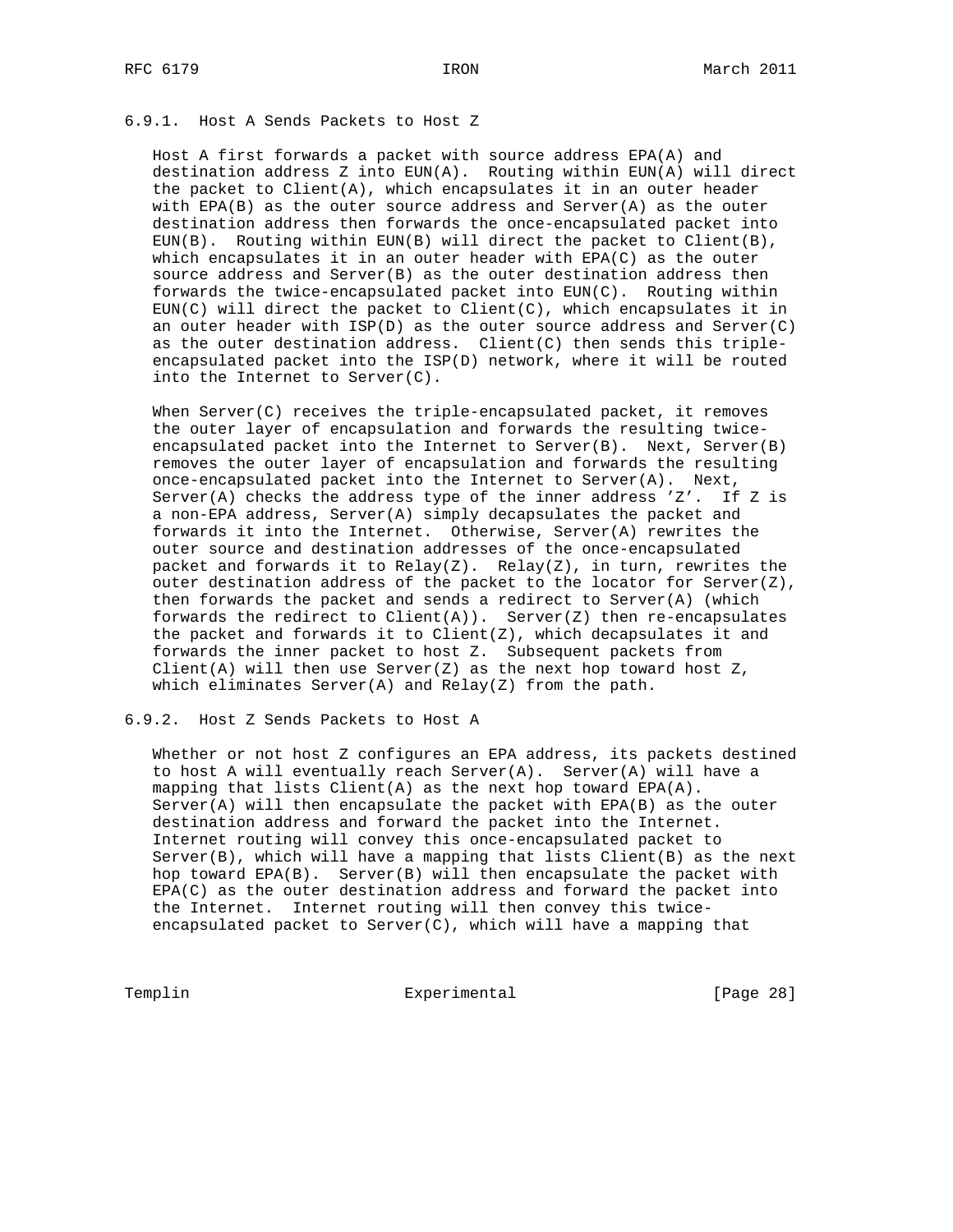lists Client(C) as the next hop toward EPA(C). Server(C) will then encapsulate the packet with ISP(D) as the outer destination address and forward the packet into the Internet. Internet routing will then convey this triple-encapsulated packet to Client(C).

When the triple-encapsulated packet arrives at  $Client(C)$ , it strips the outer layer of encapsulation and forwards the twice-encapsulated packet to EPA(C), which is the locator address of Client(B). When Client(B) receives the twice-encapsulated packet, it strips the outer layer of encapsulation and forwards the once-encapsulated packet to  $EPA(B)$ , which is the locator address of Client $(A)$ . When Client $(A)$  receives the once-encapsulated packet, it strips the outer layer of encapsulation and forwards the unencapsulated packet to EPA(A), which is the host address of host A.

7. Implications for the Internet

 The IRON architecture envisions a hybrid routing/mapping system that benefits from both the shortest-path routing afforded by pure dynamic routing systems and the routing-scaling suppression afforded by pure mapping systems. Therefore, IRON targets the elusive "sweet spot" that pure routing and pure mapping systems alone cannot satisfy.

 The IRON system requires a deployment of new routers/servers throughout the Internet and/or provider networks to maintain well balanced virtual overlay networks. These routers/servers can be deployed incrementally without disruption to existing Internet infrastructure and appropriately managed to provide acceptable service levels to customers.

 End-to-end traffic that traverses an IRON virtual overlay network may experience delay variance between the initial packets and subsequent packets of a flow. This is due to the IRON system allowing a longer path stretch for initial packets followed by timely route optimizations to utilize better next hop routers/servers for subsequent packets.

 IRON virtual overlay networks also work seamlessly with existing and emerging services within the native Internet. In particular, customers serviced by IRON virtual overlay networks will receive the same service enjoyed by customers serviced by non-IRON service providers. Internet services already deployed within the native Internet also need not make any changes to accommodate IRON virtual overlay network customers.

 The IRON system operates between routers within provider networks and end user networks. Within these networks, the underlying paths traversed by the virtual overlay networks may comprise links that

Templin Experimental [Page 29]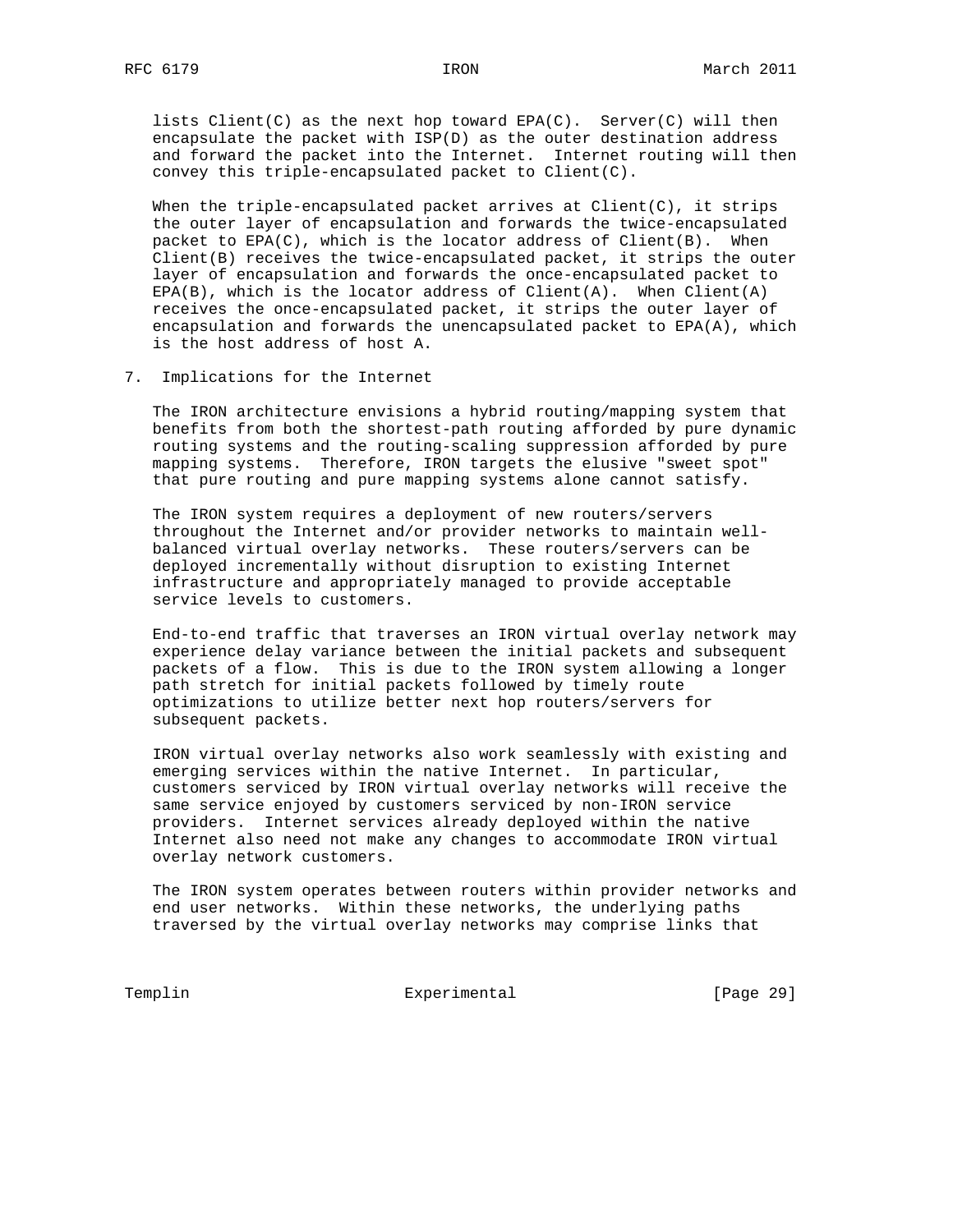accommodate varying MTUs. While the IRON system imposes an additional per-packet overhead that may cause the size of packets to become slightly larger than the underlying path can accommodate, IRON routers have a method for naturally detecting and tuning out all instances of path MTU underruns. In some cases, these MTU underruns may need to be reported back to the original hosts; however, the system will also allow for MTUs much larger than those typically available in current Internet paths to be discovered and utilized as more links with larger MTUs are deployed.

 Finally, and perhaps most importantly, the IRON system provides an in-built mobility management and multihoming capability that allows end user devices and networks to move about freely while both imparting minimal oscillations in the routing system and maintaining generally shortest-path routes. This mobility management is afforded through the very nature of the IRON customer/provider relationship, and therefore requires no adjunct mechanisms. The mobility management and multihoming capabilities are further supported by forward-path reachability detection that provides "hints of forward progress" in the same spirit as for IPv6 Neighbor Discovery (ND).

8. Additional Considerations

 Considerations for the scalability of Internet Routing due to multihoming, traffic engineering, and provider-independent addressing are discussed in [RADIR]. Other scaling considerations specific to IRON are discussed in Appendix B.

 Route optimization considerations for mobile networks are found in [RFC5522].

9. Related Initiatives

 IRON builds upon the concepts of the RANGER architecture [RFC5720] [RFC6139], and therefore inherits the same set of related initiatives. The Internet Research Task Force (IRTF) Routing Research Group (RRG) mentions IRON in its recommendation for a routing architecture [RFC6115].

 Virtual Aggregation (VA) [GROW-VA] and Aggregation in Increasing Scopes (AIS) [EVOLUTION] provide the basis for the Virtual Prefix concepts.

 Internet Vastly Improved Plumbing (Ivip) [IVIP-ARCH] has contributed valuable insights, including the use of real-time mapping. The use of Servers as mobility anchor points is directly influenced by Ivip's associated TTR mobility extensions [TTRMOB].

Templin Experimental [Page 30]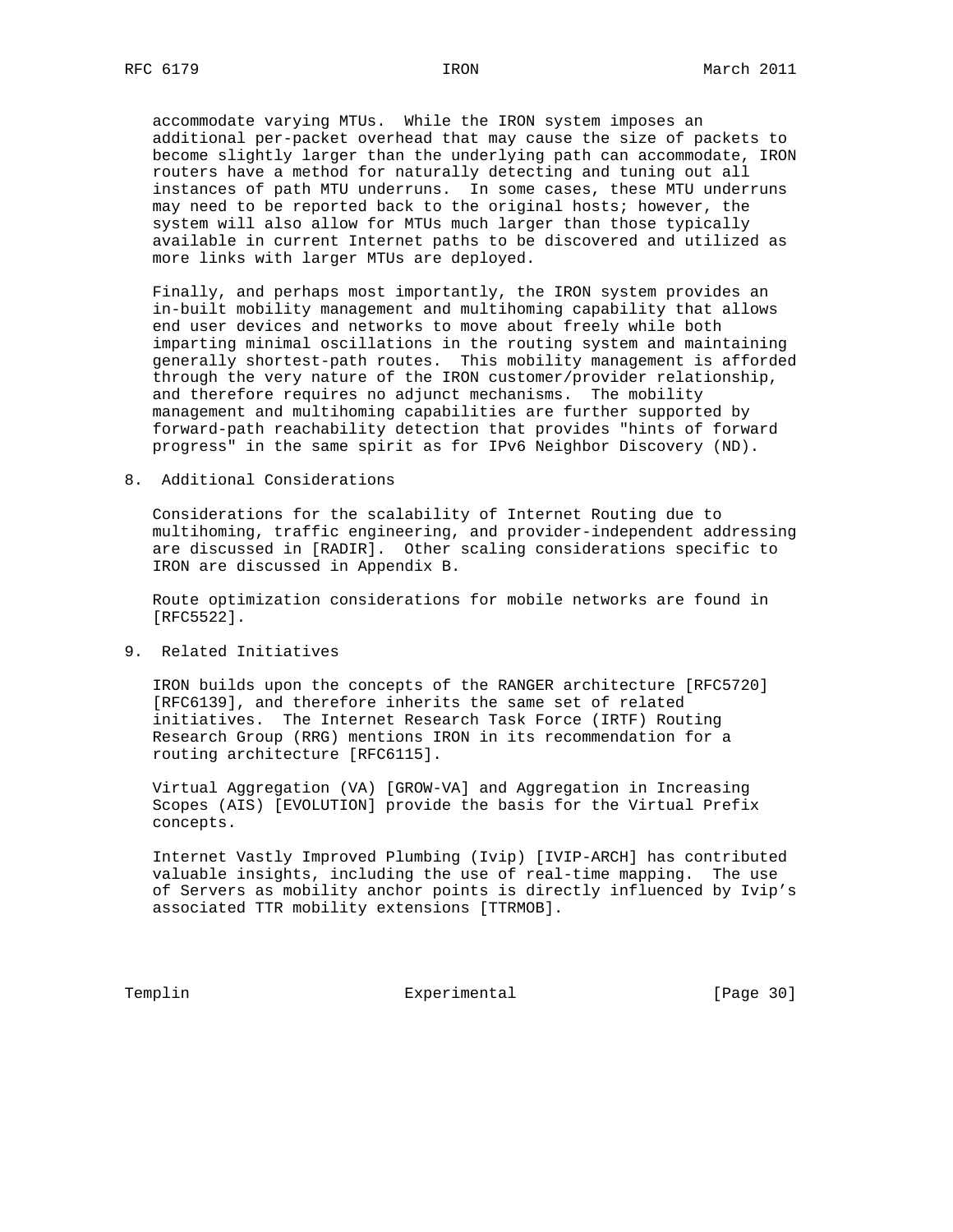[RO-CR] discusses a route optimization approach using a Correspondent Router (CR) model. The IRON Server construct is similar to the CR concept described in this work; however, the manner in which customer EUNs coordinate with Servers is different and based on the redirection model associated with NBMA links.

 Numerous publications have proposed NAT traversal techniques. The NAT traversal techniques adapted for IRON were inspired by the Simple Address Mapping for Premises Legacy Equipment (SAMPLE) proposal [SAMPLE].

## 10. Security Considerations

 Security considerations that apply to tunneling in general are discussed in [V6OPS-TUN-SEC]. Additional considerations that apply also to IRON are discussed in RANGER [RFC5720] [RFC6139], VET [INTAREA-VET] and SEAL [INTAREA-SEAL].

 The IRON system further depends on mutual authentication of IRON Clients to Servers and Servers to Relays. This is accomplished through initial authentication exchanges followed by tunnel-neighbor nonces that can be used to detect off-path attacks. As for all Internet communications, the IRON system also depends on Relays acting with integrity and not injecting false advertisements into the BGP (e.g., to mount traffic siphoning attacks).

 Each VPC overlay network requires a means for assuring the integrity of the interior routing system so that all Relays and Servers in the overlay have a consistent view of Client<->Server bindings. Finally, Denial-of-Service (DoS) attacks on IRON Relays and Servers can occur when packets with spoofed source addresses arrive at high data rates. However, this issue is no different than for any border router in the public Internet today.

## 11. Acknowledgements

 The ideas behind this work have benefited greatly from discussions with colleagues; some of which appear on the RRG and other IRTF/IETF mailing lists. Robin Whittle and Steve Russert co-authored the TTR mobility architecture, which strongly influenced IRON. Eric Fleischman pointed out the opportunity to leverage anycast for discovering topologically close Servers. Thomas Henderson recommended a quantitative analysis of scaling properties.

 The following individuals provided essential review input: Jari Arkko, Mohamed Boucadair, Stewart Bryant, John Buford, Ralph Droms, Wesley Eddy, Adrian Farrel, Dae Young Kim, and Robin Whittle.

Templin Experimental [Page 31]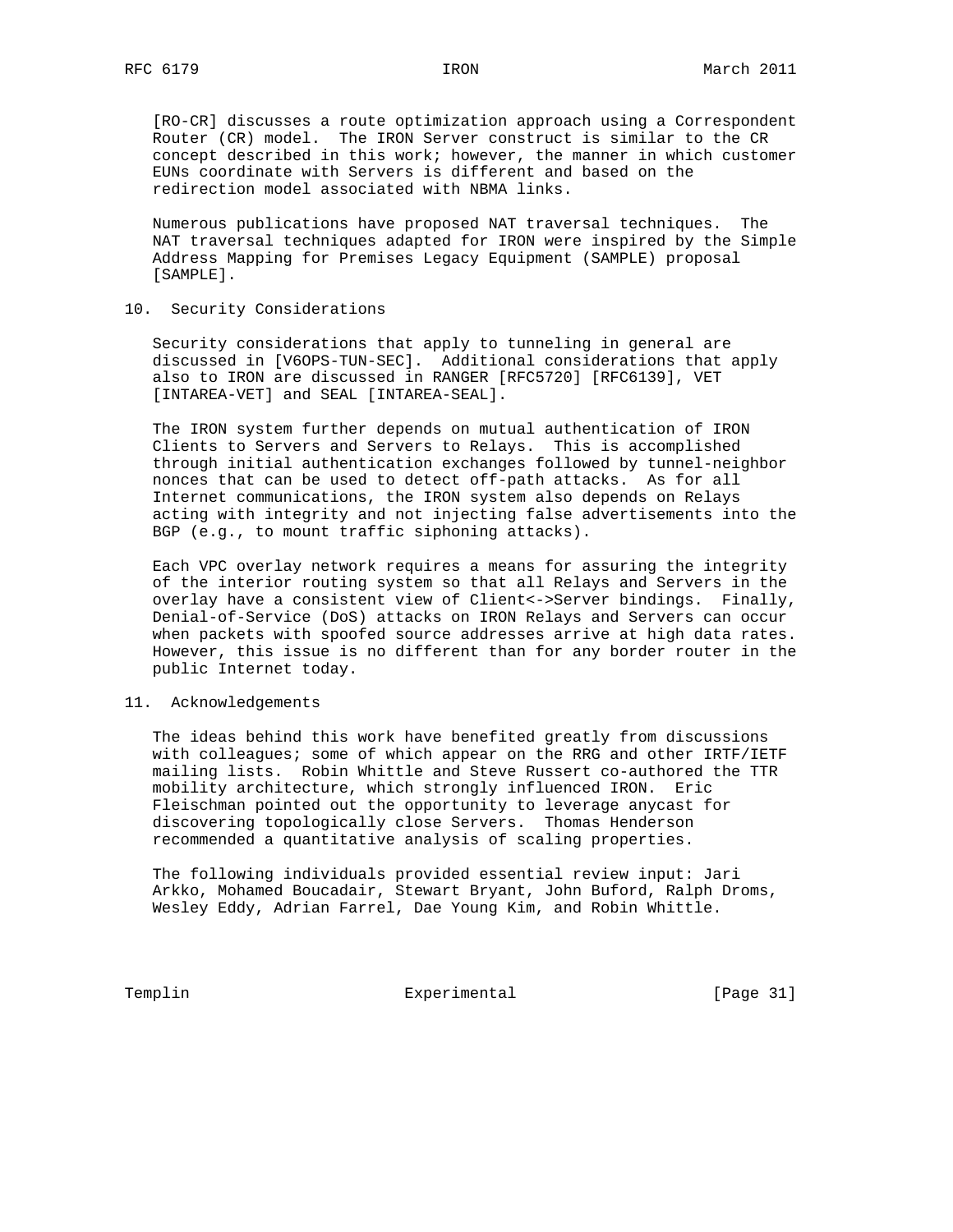# 12. References

- 12.1. Normative References
	- [RFC0791] Postel, J., "Internet Protocol", STD 5, RFC 791, September 1981.
	- [RFC2460] Deering, S. and R. Hinden, "Internet Protocol, Version 6 (IPv6) Specification", RFC 2460, December 1998.
- 12.2. Informative References
	- [BGPMON] net, B., "BGPmon.net Monitoring Your Prefixes, http://bgpmon.net/stat.php", June 2010.

[EVOLUTION]

 Zhang, B., Zhang, L., and L. Wang, "Evolution Towards Global Routing Scalability", Work in Progress, October 2009.

- [GROW-VA] Francis, P., Xu, X., Ballani, H., Jen, D., Raszuk, R., and L. Zhang, "FIB Suppression with Virtual Aggregation", Work in Progress, February 2011.
- [INTAREA-SEAL] Templin, F., Ed., "The Subnetwork Encapsulation and
	- Adaptation Layer (SEAL)", Work in Progress, February 2011.
- [INTAREA-VET]

 Templin, F., Ed., "Virtual Enterprise Traversal (VET)", Work in Progress, January 2011.

[IVIP-ARCH]

 Whittle, R., "Ivip (Internet Vastly Improved Plumbing) Architecture", Work in Progress, March 2010.

- [RADIR] Narten, T., "On the Scalability of Internet Routing", Work in Progress, February 2010.
- [RFC1070] Hagens, R., Hall, N., and M. Rose, "Use of the Internet as a subnetwork for experimentation with the OSI network layer", RFC 1070, February 1989.
- [RFC2526] Johnson, D. and S. Deering, "Reserved IPv6 Subnet Anycast Addresses", RFC 2526, March 1999.
- [RFC3068] Huitema, C., "An Anycast Prefix for 6to4 Relay Routers", RFC 3068, June 2001.

Templin Experimental [Page 32]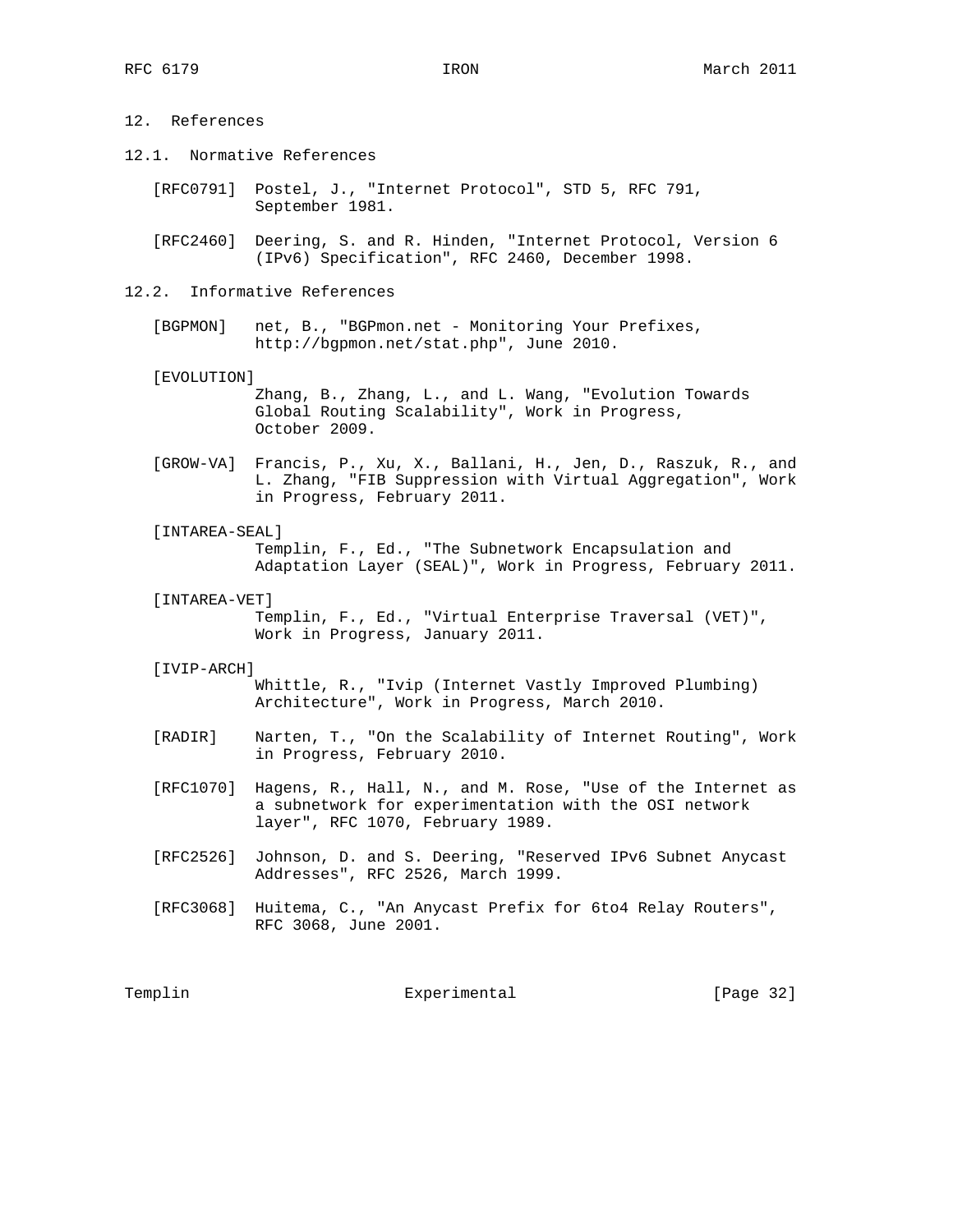- [RFC4192] Baker, F., Lear, E., and R. Droms, "Procedures for Renumbering an IPv6 Network without a Flag Day", RFC 4192, September 2005.
- [RFC4271] Rekhter, Y., Li, T., and S. Hares, "A Border Gateway Protocol 4 (BGP-4)", RFC 4271, January 2006.
- [RFC4548] Gray, E., Rutemiller, J., and G. Swallow, "Internet Code Point (ICP) Assignments for NSAP Addresses", RFC 4548, May 2006.
- [RFC4605] Fenner, B., He, H., Haberman, B., and H. Sandick, "Internet Group Management Protocol (IGMP) / Multicast Listener Discovery (MLD)-Based Multicast Forwarding ("IGMP/MLD Proxying")", RFC 4605, August 2006.
- [RFC5214] Templin, F., Gleeson, T., and D. Thaler, "Intra-Site Automatic Tunnel Addressing Protocol (ISATAP)", RFC 5214, March 2008.
- [RFC5522] Eddy, W., Ivancic, W., and T. Davis, "Network Mobility Route Optimization Requirements for Operational Use in Aeronautics and Space Exploration Mobile Networks", RFC 5522, October 2009.
- [RFC5720] Templin, F., "Routing and Addressing in Networks with Global Enterprise Recursion (RANGER)", RFC 5720, February 2010.
- [RFC5743] Falk, A., "Definition of an Internet Research Task Force (IRTF) Document Stream", RFC 5743, December 2009.
- [RFC5887] Carpenter, B., Atkinson, R., and H. Flinck, "Renumbering Still Needs Work", RFC 5887, May 2010.
- [RFC6115] Li, T., "Recommendation for a Routing Architecture", RFC 6115, February 2011.
- [RFC6139] Russert, S., Fleischman, E., and F. Templin, "Routing and Addressing in Networks with Global Enterprise Recursion (RANGER) Scenarios", RFC 6139, February 2011.
- [RO-CR] Bernardos, C., Calderon, M., and I. Soto, "Correspondent Router based Route Optimisation for NEMO (CRON)", Work in Progress, July 2008.

Templin Experimental [Page 33]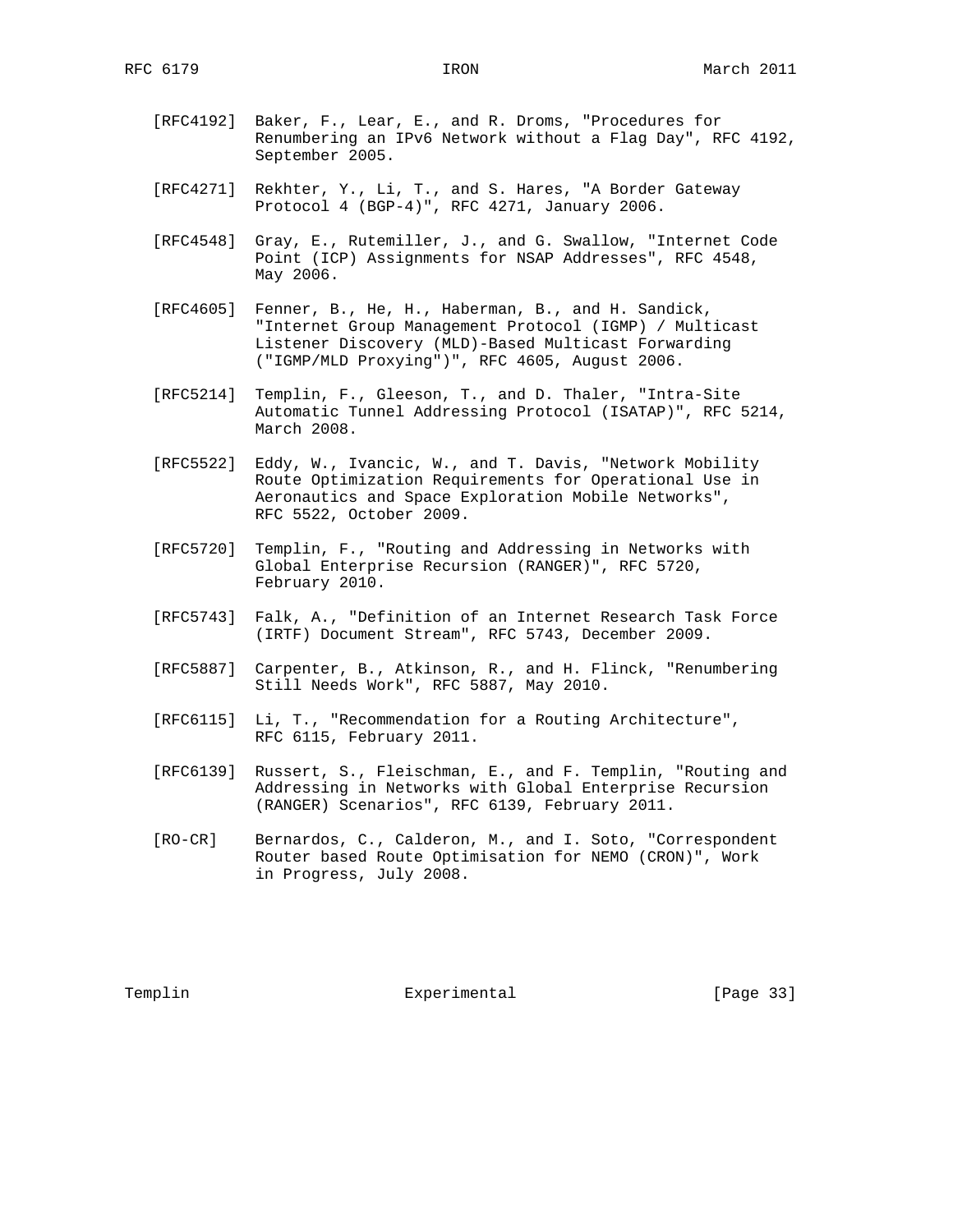| [SAMPLE] Carpenter, B. and S. Jiang, "Legacy NAT Traversal for |
|----------------------------------------------------------------|
| IPv6: Simple Address Mapping for Premises Legacy Equipment     |
| (SAMPLE)", Work in Progress, June 2010.                        |

 [TTRMOB] Whittle, R. and S. Russert, "TTR Mobility Extensions for Core-Edge Separation Solutions to the Internet's Routing Scaling Problem, http://www.firstpr.com.au/ip/ivip/TTR-Mobility.pdf", August 2008.

[V6OPS-TUN-SEC]

 Krishnan, S., Thaler, D., and J. Hoagland, "Security Concerns With IP Tunneling", Work in Progress, October 2010.

Templin Experimental [Page 34]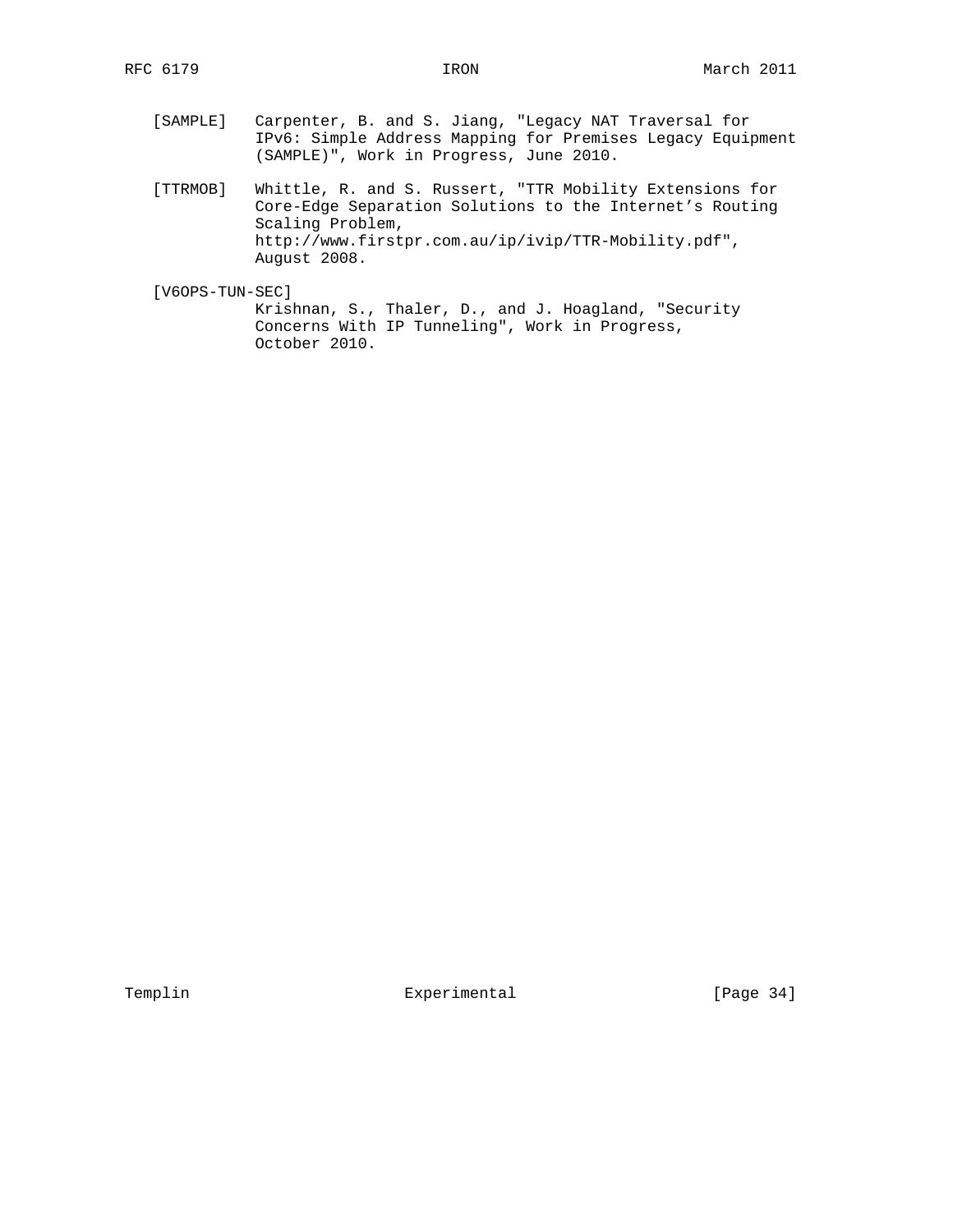Appendix A. IRON VPs over Internetworks with Different Address Families

 The IRON architecture leverages the routing system by providing generally shortest-path routing for packets with EPA addresses from VPs that match the address family of the underlying Internetwork. When the VPs are of an address family that is not routable within the underlying Internetwork, however, (e.g., when OSI/NSAP [RFC4548] VPs are used within an IPv4 Internetwork) a global mapping database is required to allow Servers to map VPs to companion prefixes taken from address families that are routable within the Internetwork. For example, an IPv6 VP (e.g., 2001:DB8::/32) could be paired with a companion IPv4 prefix (e.g., 192.0.2.0/24) so that encapsulated IPv6 packets can be forwarded over IPv4-only Internetworks.

 Every VP in the IRON must therefore be represented in a globally distributed Master VP database (MVPd) that maintains VP-to-companion prefix mappings for all VPs in the IRON. The MVPd is maintained by a globally managed assigned numbers authority in the same manner as the Internet Assigned Numbers Authority (IANA) currently maintains the master list of all top-level IPv4 and IPv6 delegations. The database can be replicated across multiple servers for load balancing, much in the same way that FTP mirror sites are used to manage software distributions.

 Upon startup, each Server discovers the full set of VPs for the IRON by reading the MVPd. The Server reads the MVPd from a nearby server and periodically checks the server for deltas since the database was last read. After reading the MVPd, the Server has a full list of VP to-companion prefix mappings.

 The Server can then forward packets toward EPAs covered by a VP by encapsulating them in an outer header of the VP's companion prefix address family and using any address taken from the companion prefix as the outer destination address. The companion prefix therefore serves as an anycast prefix.

 Possible encapsulations in this model include IPv6-in-IPv4, IPv4-in- IPv6, OSI/CLNP-in-IPv6, OSI/CLNP-in-IPv4, etc.

Templin **Experimental** Experimental [Page 35]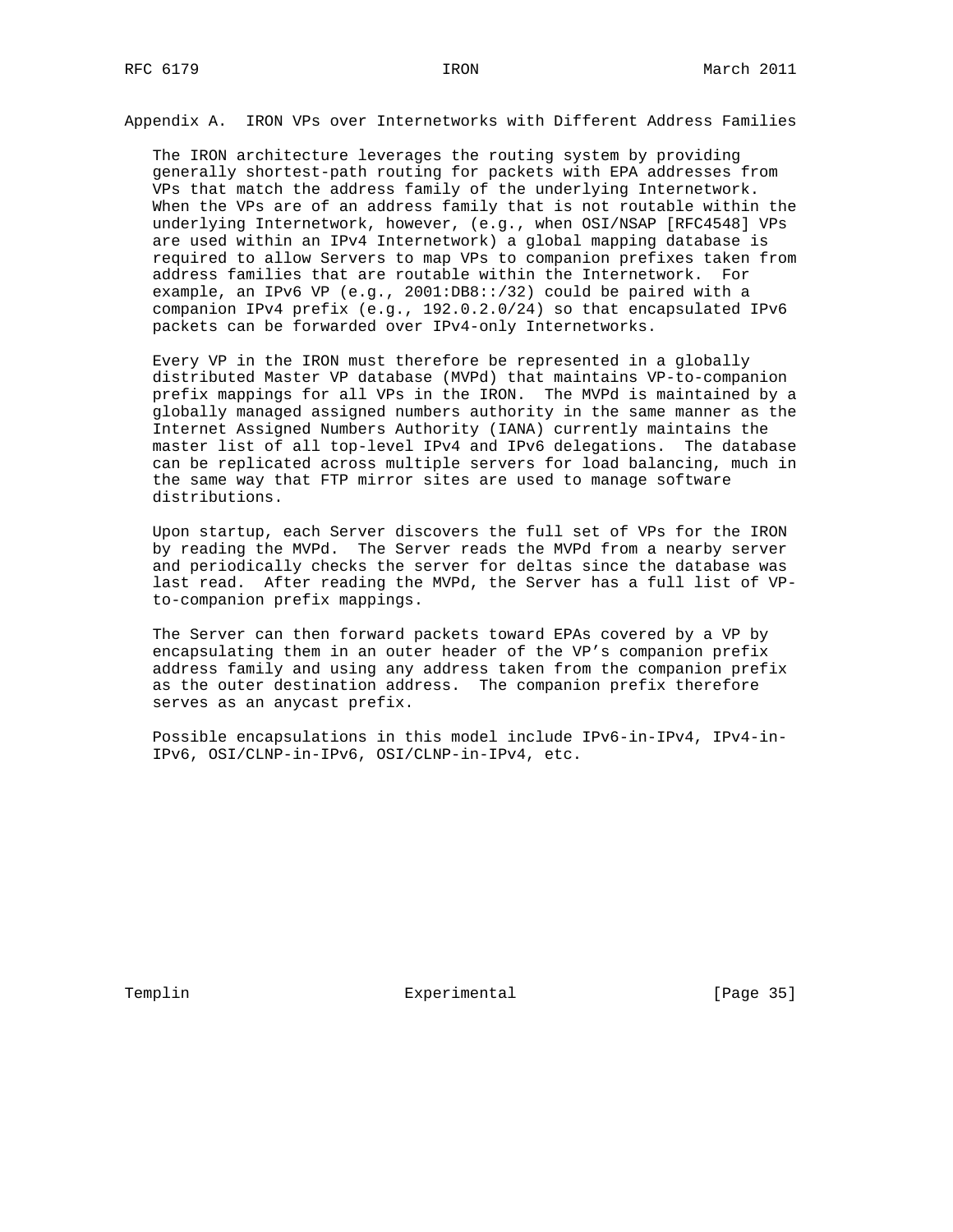# Appendix B. Scaling Considerations

 Scaling aspects of the IRON architecture have strong implications for its applicability in practical deployments. Scaling must be considered along multiple vectors, including Interdomain core routing scaling, scaling to accommodate large numbers of customer EUNs, traffic scaling, state requirements, etc.

 In terms of routing scaling, each VPC will advertise one or more VPs into the global Internet routing system from which EPs are delegated to customer EUNs. Routing scaling will therefore be minimized when each VP covers many EPs. For example, the IPv6 prefix 2001:DB8::/32 contains  $2^224$  ::/56 EP prefixes for assignment to EUNs; therefore, the IRON could accommodate  $2^332$  ::/56 EPs with only  $2^8$  ::/32 VPs advertised in the interdomain routing core. (When even longer EP prefixes are used, e.g., /64s assigned to individual handsets in a cellular provider network, considerable numbers of EUNs can be represented within only a single VP.) Each VP also has an associated anycast companion prefix; hence, there will be one anycast prefix advertised into the global routing system for each VP.

 In terms of traffic scaling for Relays, each Relay represents an ASBR of a "shell" enterprise network that simply directs arriving traffic packets with EPA destination addresses towards Servers that service customer EUNs. Moreover, the Relay sheds traffic destined to EPAs through redirection, which removes it from the path for the vast majority of traffic packets. On the other hand, each Relay must handle all traffic packets forwarded between its customer EUNs and the non-IRON Internet. The scaling concerns for this latter class of traffic are no different than for ASBR routers that connect large enterprise networks to the Internet. In terms of traffic scaling for Servers, each Server services a set of the VPC overlay network's customer EUNs. The Server services all traffic packets destined to its EUNs but only services the initial packets of flows initiated from the EUNs and destined to EPAs. Therefore, traffic scaling for EPA-addressed traffic is an asymmetric consideration and is proportional to the number of EUNs each Server serves.

 In terms of state requirements for Relays, each Relay maintains a list of all Servers in the VPC overlay network as well as FIB entries for all customer EUNs that each Server serves. This state is therefore dominated by the number of EUNs in the VPC overlay network. Sizing the Relay to accommodate state information for all EUNs is therefore required during VPC overlay network planning. In terms of state requirements for Servers, each Server maintains tunnel-neighbor state for each of the customer EUNs it serves, but it need not keep

Templin Experimental Experimental [Page 36]